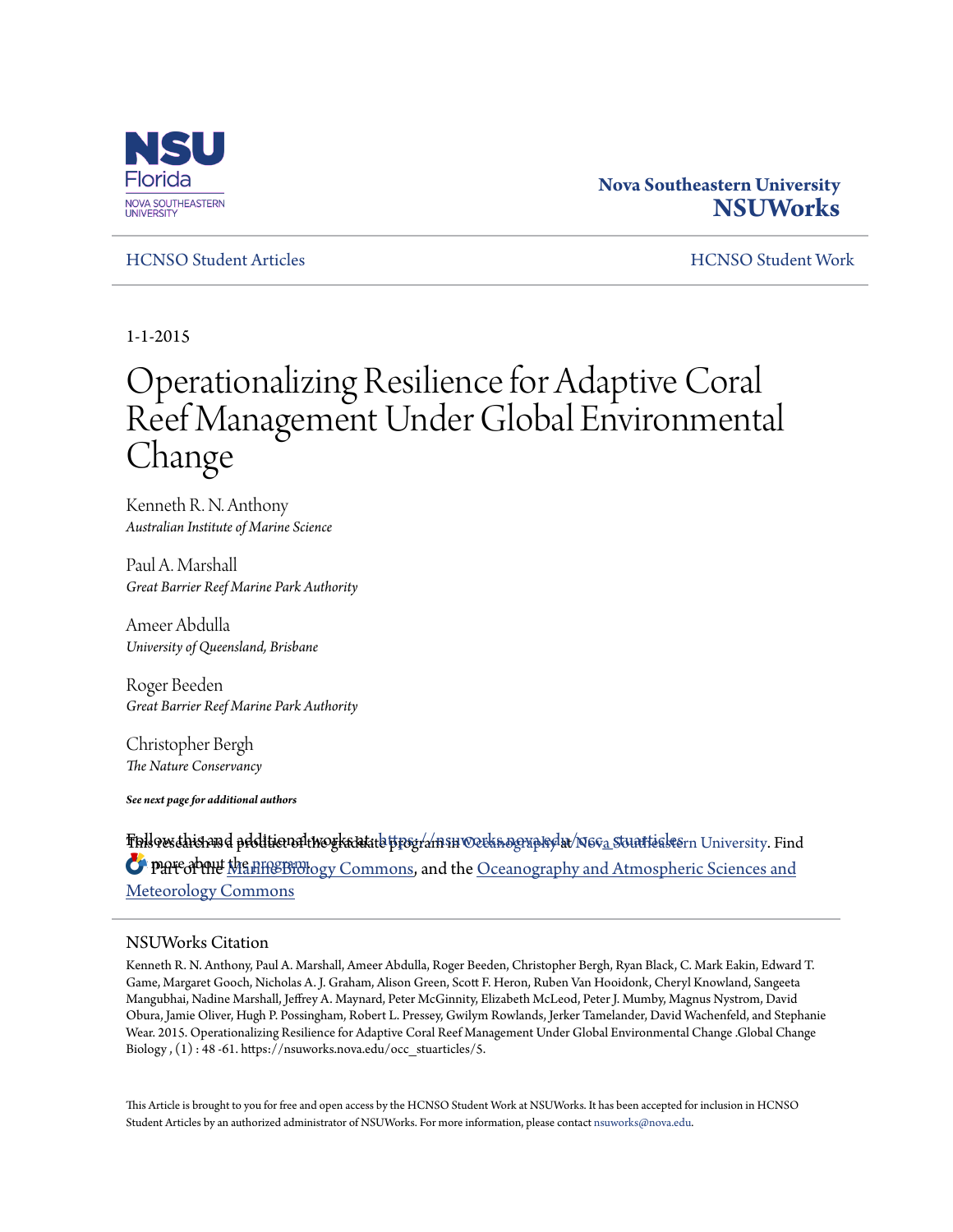#### **Authors**

Kenneth R. N. Anthony, Paul A. Marshall, Ameer Abdulla, Roger Beeden, Christopher Bergh, Ryan Black, C. Mark Eakin, Edward T. Game, Margaret Gooch, Nicholas A. J. Graham, Alison Green, Scott F. Heron, Ruben Van Hooidonk, Cheryl Knowland, Sangeeta Mangubhai, Nadine Marshall, Jeffrey A. Maynard, Peter McGinnity, Elizabeth McLeod, Peter J. Mumby, Magnus Nystrom, David Obura, Jamie Oliver, Hugh P. Possingham, Robert L. Pressey, Gwilym Rowlands, Jerker Tamelander, David Wachenfeld, and Stephanie Wear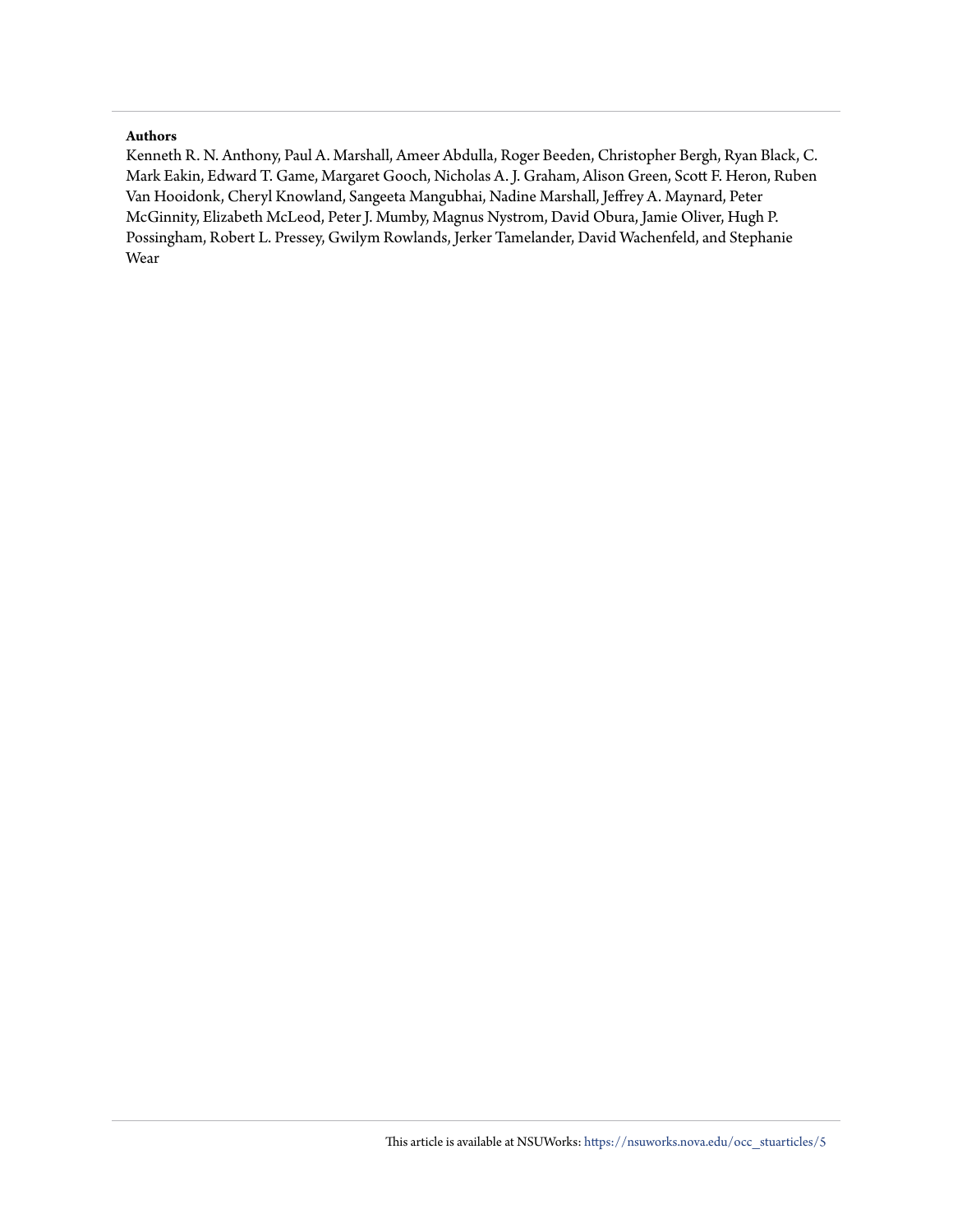Global Change Biology (2015) 21, 48–61, doi: 10.1111/gcb.12700

#### RESEARCH REVIEW

## Operationalizing resilience for adaptive coral reef management under global environmental change

#### KENNETH R.N. ANTHONY<sup>1</sup>, PAUL A. MARSHALL<sup>2</sup>, AMEER ABDULLA<sup>3</sup>, ROGER BEEDEN<sup>2</sup>, CHRIS BERGH<sup>4</sup>, RYAN BLACK<sup>5</sup>, C. MARK EAKIN<sup>6</sup>, EDWARD T. GAME<sup>7</sup>, MARGARET GOOCH<sup>2</sup>, NICHOLAS A.J. GRAHAM<sup>8</sup>, ALISON GREEN<sup>7</sup>, SCOTT F. HERON<sup>9</sup>, RUBEN VAN HOOIDONK<sup>10</sup>, CHERYL KNOWLAND<sup>11</sup>, SANGEETA MANGUBHAI<sup>12</sup>, NADINE MARSHALL<sup>13</sup>, JEFFREY A. MAYNARD<sup>14</sup>, PETER MCGINNITY<sup>2</sup>, ELIZABETH  $MCLEOD^{15}$ , PETER. J.  $MUMBY^{11}$ ,  $MAGNUS NYSTROM^{16}$ , DAVID OBURA<sup>17</sup>, JAMIE OLIVER<sup>1</sup>, HUGH P. POSSINGHAM<sup>18</sup>, ROBERT L. PRESSEY<sup>8</sup>, GWILYM P. ROWLANDS<sup>19</sup>, JERKER TAMELANDER<sup>20</sup>, DAVID WACHENFELD<sup>2</sup> and STEPHANIE WEAR<sup>21</sup>

 $^1$ Australian Institute of Marine Science, PMB3, Townsville, Qld 4810, Australia,  $^2$ Great Barrier Reef Marine Park Authority, PO Box 1379, Townsville, Qld 4810, Australia, <sup>3</sup>International Union for the Conservation of Nature, Gland Switzerland and University of Queensland, Brisbane, Qld, Australia, <sup>4</sup>The Nature Conservancy, Big Pine Key, FL, USA, <sup>5</sup>Department of the Environment, Great Barrier Reef Taskforce, Allara St, Canberra, ACT, Australia, <sup>6</sup>Coral Reef Watch, US National Oceanic and Atmospheric Administration, College Park, MD, USA, <sup>7</sup>The Nature Conservancy, West End, Qld 4101, Australia, <sup>8</sup>Australian Research Council Centre of Excellence for Coral Reef Studies, James Cook University, Townsville, Qld, Australia, <sup>9</sup>Coral Reef Watch, National Oceanographic and Atmospheric Administration and School of Engineering and Physical Sciences, James Cook University, Townsville, Old, Australia, <sup>10</sup>Atlantic Oceanographic and Meteorological Laboratory, National Oceanographic and Atmospheric Administration, Miami, FL, USA, <sup>11</sup>Spatial Ecology Lab, University of Queensland, St Lucia, Qld 4072, Australia,  $12$ Fiji Country Program, Wildlife Conservation Society, 11 Ma'afu Street, Suva, Fiji,  $13$ CSIRO Ecosystem Sciences, PMB, Aitkenvale, Qld 4810, Australia, <sup>14</sup>USR 3278 CNRS-EPHE, CRIOBE, BP 1013 Papetoai, Moorea 98729, Polynesie Francaise, <sup>15</sup>The Nature Conservancy, Austin, TX, USA, <sup>16</sup>Stockholm Resilience Centre, Stockholm University, Kräftriket 2B, Stockholm SE-104 05, Sweden, <sup>17</sup>CORDIO East Africa, P.O.Box 10135-80101, Mombasa, Kenya, <sup>18</sup>Australian Research Council Centre of Excellence for Environmental Decisions, University of Queensland, St Lucia, Qld, Australia, <sup>19</sup>National Coral Reef Institute, Nova Southeastern University, Dania Beach, FL, USA, <sup>20</sup>UN, United Nations Environment Programme, Rajdamnern Nok Av., Bangkok 10200, Thailand, <sup>21</sup>The Nature Conservancy, Department of Biology, University of Florida, Gainesville, FL, USA

#### Abstract

Cumulative pressures from global climate and ocean change combined with multiple regional and local-scale stressors pose fundamental challenges to coral reef managers worldwide. Understanding how cumulative stressors affect coral reef vulnerability is critical for successful reef conservation now and in the future. In this review, we present the case that strategically managing for increased ecological resilience (capacity for stress resistance and recovery) can reduce coral reef vulnerability (risk of net decline) up to a point. Specifically, we propose an operational framework for identifying effective management levers to enhance resilience and support management decisions that reduce reef vulnerability. Building on a system understanding of biological and ecological processes that drive resilience of coral reefs in different environmental and socio-economic settings, we present an Adaptive Resilience-Based management (ARBM) framework and suggest a set of guidelines for how and where resilience can be enhanced via management interventions. We argue that press-type stressors (pollution, sedimentation, overfishing, ocean warming and acidification) are key threats to coral reef resilience by affecting processes underpinning resistance and recovery, while pulse-type (acute) stressors (e.g. storms, bleaching events, crown-of-thorns starfish outbreaks) increase the demand for resilience. We apply the framework to a set of example problems for Caribbean and Indo-Pacific reefs. A combined strategy of active risk reduction and resilience support is needed, informed by key management objectives, knowledge of reef ecosystem processes and consideration of environmental and social drivers. As climate change and ocean acidification erode the resilience and increase the vulnerability of coral reefs globally, successful adaptive management of coral reefs will become increasingly difficult. Given limited resources, on-the-ground solutions are likely to focus increasingly on actions that support resilience at finer spatial scales, and that are tightly linked to ecosystem goods and services.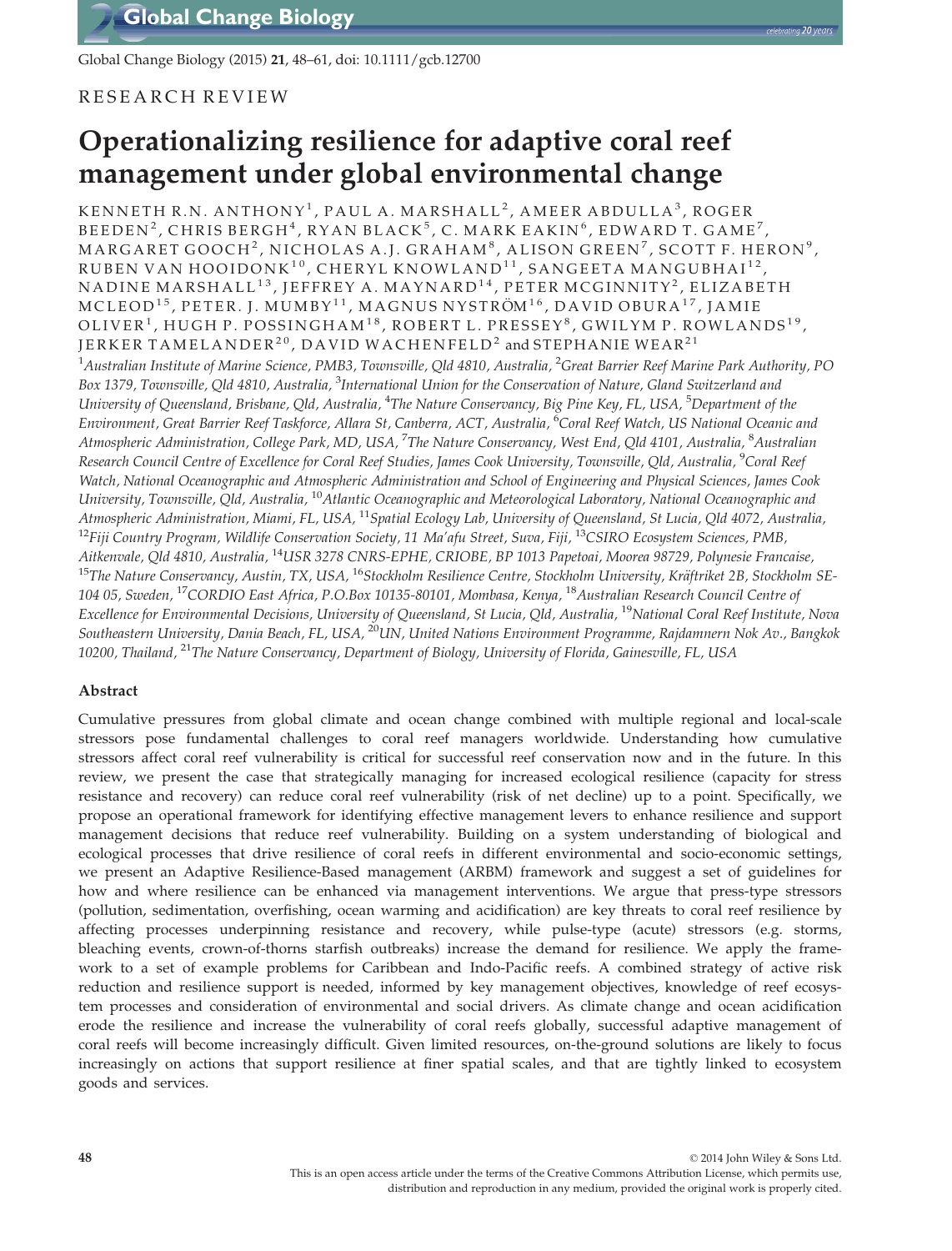Keywords: climate change, coral reefs, ecosystem vulnerability, environmental management, ocean acidification, social-ecological system, structured decision-making

Received 22 April 2014; revised version received 23 July 2014 and accepted 23 July 2014

#### Introduction

#### The need for adaptive resilience-based management of coral reefs

Natural resource managers are facing growing challenges from multiple and cumulative stressors that are increasing the vulnerability of ecosystems and societies that depend on their goods and services (Chapin et al., 2000). Coral reefs are vulnerable to the global pressures of climate change and ocean acidification (Hoegh-Guldberg et al., 2007; Moss et al., 2010) and to a suite of regional and local-scale disturbances including destructive fishing and overfishing, poor coastal and urban development and pollution (Knowlton & Jackson, 2008).

The management challenges associated with coral reef vulnerability include at least two key facets: (i) reducing pressures and exposures to stress, and (ii) support of the system's resilience to these threats. Coral reef managers are increasingly shifting their focus from strictly stress abatement to including a broader support of ecosystem resilience – i.e. supporting ecosystem processes that lower sensitivity, promote recovery and enhance adaptive capacity (e.g. Marshall & Shuttenberg, 2006; GBRMPA, 2009; McClanahan et al., 2012). This shift has been reinforced by an increase in adaptive management efforts and the implementation of systems approaches to management and conservation (e.g. Chapin et al., 2010; McCook et al., 2010). Resilience provides an important framework for these more integrated and dynamic approaches and helps managers deal with the combined and often synergistic impacts of global and local stressors (Tompkins & Adger, 2004).

Climate change and ocean acidification scenarios for this century (Cao et al., 2007; Moss et al., 2010) are expected to challenge the natural resilience of tropical coral reefs (Anthony et al., 2011). This is in part driven by increased coral bleaching risk (van Hooidonk & Huber, 2009; van Hooidonk et al., 2013), increased storm intensity (Knutson et al., 2010; Emanuel, 2013), increased reef fragility to storms (Madin et al., 2008) and reduced coral growth (Reynaud et al., 2003) and recovery rates (Hoegh-Guldberg et al., 2007; Albright & Langdon, 2011). From a reef management and policy perspective, this means that climate change and ocean acidification will, firstly, increase the need for efforts to abate regional- and local-scale stressors (i.e. those open to on-the-ground management intervention) on coral reefs, increase the vulnerability of reef-dependent people and, thirdly, increase the need to enhance ecosystem resilience (Kennedy et al., 2013).

Adaptive resilience-based management (ARBM) was developed from studies of the dynamics of linked social and ecological systems (Anderies et al., 2006) and has influenced systems thinking of managers across terrestrial, freshwater and marine systems (Chapin et al., 2009; Rist et al., 2013). Despite ARBM being a recommended approach for coral reefs (Hughes et al., 2010; Graham et al., 2013) and readily incorporated into management documents (e.g. GBRMPA, 2009), there are few examples of practical implementation of resilience principles in the adaptive management and decision-making on coral reefs (Maynard et al., 2010; Weeks & Jupiter, 2013).

The key objective of this paper is to present a framework that can help reef managers and conservation practitioners identify viable intervention options and make effective decisions to reduce coral reef vulnerability under complex environmental and social scenarios based on a complex systems understanding. We argue that practical implementation of ARBM could be enhanced through an approach that more formally integrates key principles of ecosystem vulnerability, ecological resilience, disturbance regimes, management options and structured decision-making. We then present mechanisms by which resilience principles can be made operational (sensu Sarkar & Margules, 2002) to support the adaptive management of coral reefs and dependent societies under regional and global environmental change.

#### The concepts of resilience and vulnerability in the context of managing social-ecological systems

Supporting ecosystem resilience provides opportunities to enhance the system's ability to cope with extrinsic pressures (including those beyond the direct influence of coral reef managers), and to reorganize and/or recover between disturbances, thereby reducing the vulnerability of the ecosystem and dependent societies. We use the ecological resilience definition to describe ecosystem resilience, broadly defined as the capacity of a system to absorb disturbances and reorganize, while undergoing change so as to still retain essentially the same function, structure, identity, and feedbacks

Correspondence: Kenneth R.N. Anthony, tel. +61 417 857 682, fax +61 747 534 528, e-mail: k.anthony@aims.gov.au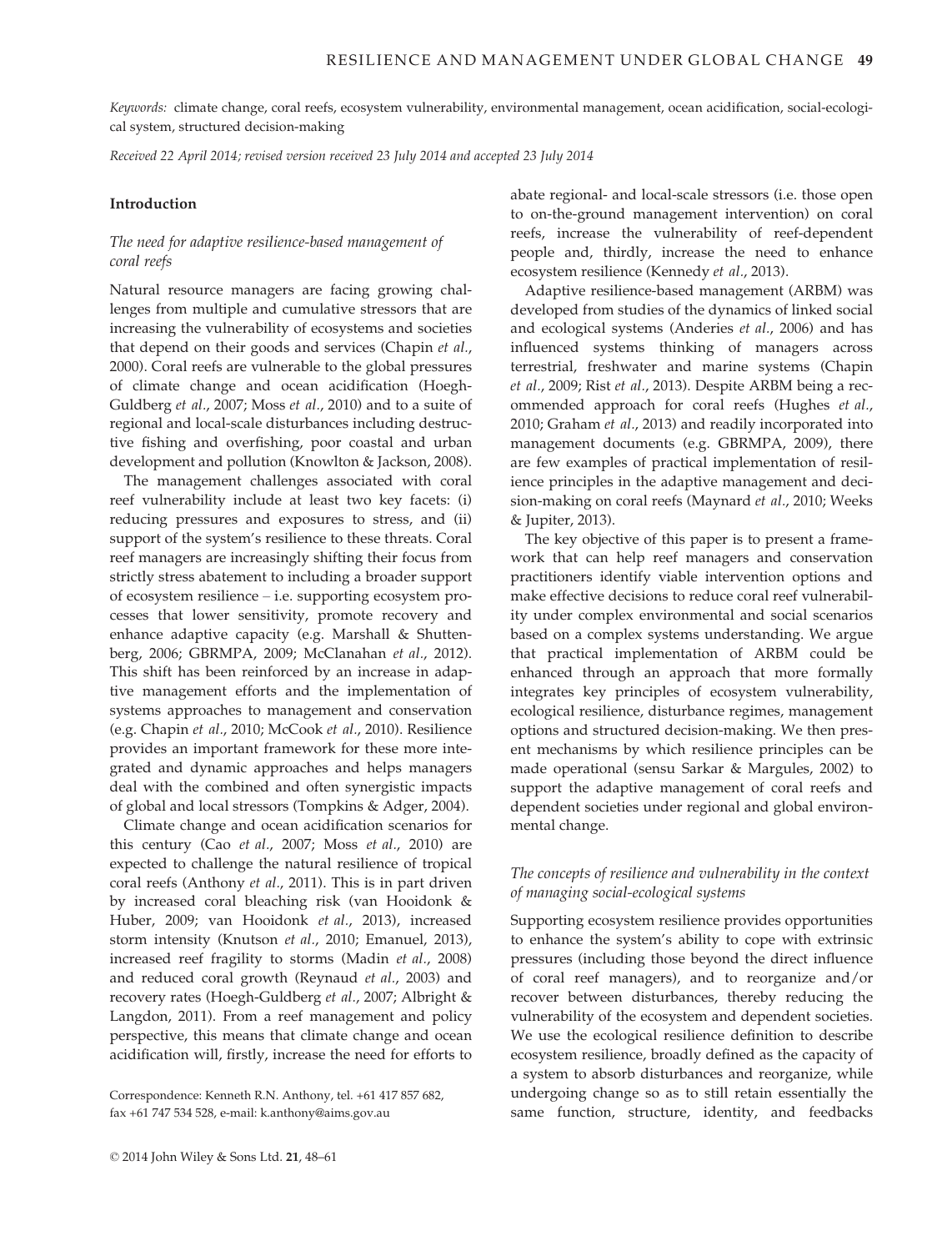(Holling, 1973; Gunderson, 2000; Nyström et al., 2008). Within coral reef ecosystems, ecological resilience is the result of biological and ecological processes facilitating recruitment, regrowth, repair and reassembly. These processes occur along multiple dimensions including levels of organization, trophic structure (Bellwood et al., 2004), time (Anthony et al., 2011) and space (Nyström & Folke, 2001). Resistance, which is the capac- $\overline{\phantom{a}}$ ity to withstand disturbances such as storm damage, and recovery from such disturbances, are both components of ecological resilience (Nyström et al., 2008).

Resilience has also been a formative concept in understanding dynamics and trajectories of social systems. Similar to ecological resilience, social resilience describes the capacity of societies and individuals to cope and adapt to change, and it often depends on the existence of institutions that learn and store knowledge, and which are creative and flexible in approaching problems (Gunderson & Holling, 2002). Importantly, and based on resilience theory, social and ecological systems are often intrinsically coupled and constantly face change together. Consequently, managing resilience of the linked 'socio-ecological' system is a way to integrate and manage the interactions and feedbacks between people and nature (Berkes & Folke, 1998; Chapin et al., 2010; Folke et al., 2010).

Ecosystem vulnerability is the risk that average state of the system falls to an unacceptable level (Mumby et al., 2014). Broadly, vulnerability is defined as the product of three key system properties: (i) exposure to stressors, pressures or disturbances, (ii) sensitivity (or lack of resistance) to such exposure and (iii) the capacity to adapt to and/or recover from disturbances (Füssel & Klein, 2006; Marshall et al., 2013). If low ecosystem vulnerability is the fundamental management objective, then it can be achieved via actions to (i) reduce exposure, (ii) support resilience (resistance and recovery/adaptive capacity) of the linked socio-ecological system, or (iii) both.

As climate change and ocean acidification unfold, increasing the exposure of marine ecosystems to a suite of global stressors, the vulnerability of coral reefs is expected to increase via eroded resilience (Anthony et al., 2011; Mumby et al., 2014) and enhanced disturbance regimes (Hoegh-Guldberg et al., 2007). Thus, viable management options and effective actions to reduce reef vulnerability to a variety of stressors will require considerations of a growing set of innovative management alternatives that can both tackle stressors and enhance ecosystem resilience locally or regionally (Game et al., 2014). Importantly, however, there are limits to an ecosystem's natural resilience (Thrush et al., 2009), and managers need to take those limits into account. In the following we introduce and review resilience models and drivers of resilience processes to first provide a system's context for adaptive coral reef management under environmental change.

#### Resilience models – stability landscapes

Stability landscapes (Scheffer et al., 2001; Scheffer & Carpenter, 2003) provide a useful conceptual representation of ecosystem resilience for coral reefs (Hughes et al., 2010) and how different stressors affect ecosystem behaviour. In essence, stability landscapes are threedimensional representations of how a system (indicated by a ball) gravitates towards system equilibria (bottom of valleys) following disturbances (pulse-type stressors, see below) within a space described by ecosystem state (x-axis) and environmental conditions (press-type stress regimes, y-axis, Fig. 1). In this representation, resilience is proportional to valley depth in the state dimension (Scheffer et al., 2012) and the height of hills forming barriers to the system transitioning into another gravitational basin (e.g. from corals to macroalgae; Bellwood et al., 2004) following a pulse-type disturbance. Simulations and analytical models of coral reef dynamics based on empirical data demonstrate that the characteristics of stability landscapes are shaped by ecosystem processes, and by their interactions and feedbacks between stressors and processes (Mumby et al., 2007; Anthony et al., 2011; Scheffer et al., 2012). Importantly, because ecosystem dynamics and processes are associated with substantial uncertainty, the location of gravitational basins, equilibria and thresholds on stability landscapes must be viewed as probabilistic and used to provide guidelines only.

Reefs with different tendencies to form alternate stable states (Mumby et al., 2012; Roff & Mumby, 2012) display different stability landscapes (Scheffer et al., 2001). Coral reef systems displaying alternate stable states between coral and macroalgae have only been demonstrated unequivocally for Caribbean systems; Indo-Pacific systems tend to display single equilibrial states (Roff & Mumby, 2012; but see also Cheal et al., 2013). For representation, we base our examples of ARBM on two contrasting types of stability landscapes: one with a pronounced tendency to form alternate stable states (e.g. corals and macroalgae forming opposite but simultaneous basins of attraction), and one with only a single equilibrial state for a given set of environmental conditions (e.g. either corals or macroalgae forming a gravitational basin, Fig. 1). Thresholds (conditions representing increased probability of abrupt shifts between contrasting states) exist in both types (Scheffer & Carpenter, 2003), but have different risk implications (Fig. 1). First, systems displaying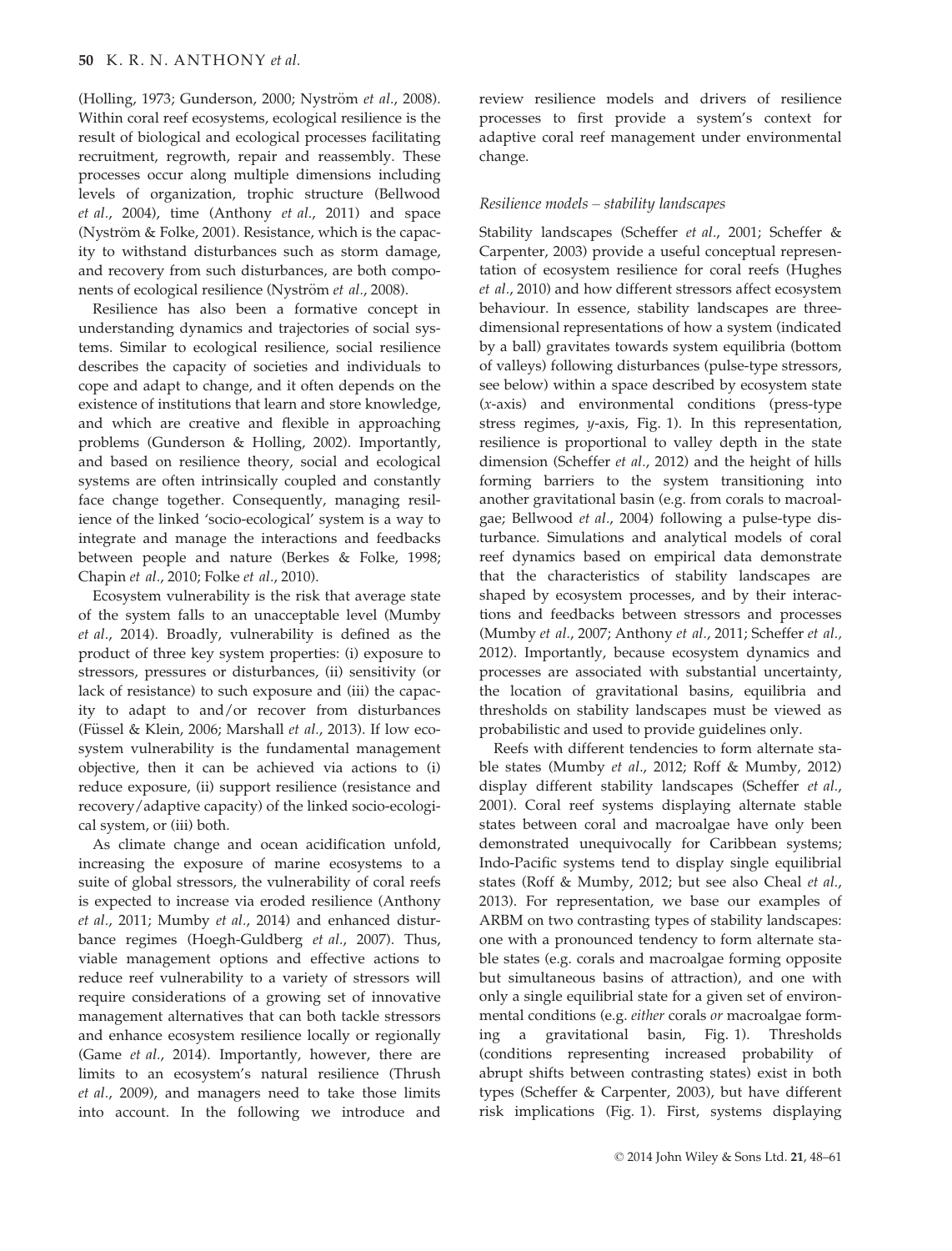

Fig. 1 Examples of ecosystem stability landscapes, based on the conceptual model by Scheffer et al. (2001), illustrating the change in system dynamics as a function of system state and environmental conditions (press-type stress regime). Panel (a) represents coral reef ecosystems that show bistable states (e.g. Caribbean reefs), and panel (b) represents reefs that show single equilibrial states (e.g. Indo-Pacific reefs, Roff & Mumby, 2012). The dynamics of the system (represented by the behaviour of a ball) are determined by four sets of forces: (i) pulse-type stressors, (ii) recovery processes and active restoration, (iii) press-type stressors leading to declining environmental conditions and (iv) improvement in press-type conditions. Resilience is largely characterized by the shape of the landscape slice under a given environmental condition (press-type stress regime). Note that scales on y-axes are not comparable between models.

alternate stable states have two environmental thresholds. One marks the transition between a coral-dominated regime and a coral-macroalgae bistable regime. This is indicated by the transition from condition A to B in Fig. 1a, crossing the upper edge of the shaded zone in Fig. 1c. The other marks the transition from the bistable regime into an algal-dominated one. This is shown as a transition from scenario C to D in Fig. 1a, and a move out of the shaded zone in Fig. 1c. This example is typical of Caribbean reef systems where the locations of dynamic thresholds along the press-type stress regime axis are functions of a suite of environmental pressures, most prominently water quality, algal growth rate and overfishing of herbivores (Mumby et al., 2007; Roff & Mumby, 2012).

Expanded models demonstrate that the locations of these thresholds are strongly affected by ocean warming and acidification (Anthony et al., 2011). Secondly, systems without a propensity to form alternate stable states display one, though dynamic, threshold, which marks an increased probability for shifts between coraland macroalgal-dominated regimes. The crossing of this threshold is indicated in Fig. 1b and d as a transition from scenario B to C across the narrow shaded zone. Again, the location of this threshold is strongly driven by the combination of press-type stressors, including ocean warming and acidification (Anthony et al., 2011). In a later section we show that the two types of stability landscapes have different implications for resilience-based management across environmental scenarios and geographical settings, but that a set of general rules apply to both.

#### Environmental and human drivers of resilience

Understanding which environmental or anthropogenic stressors impact resilience, and which do not, is a critical basis for ARBM (Table 1). A key functional categorization for understanding the implications of different stressors is that of pulse (acute) vs. press (chronic) (Scheffer et al., 2001). In the general working model for resilience in Fig. 1, pulse-type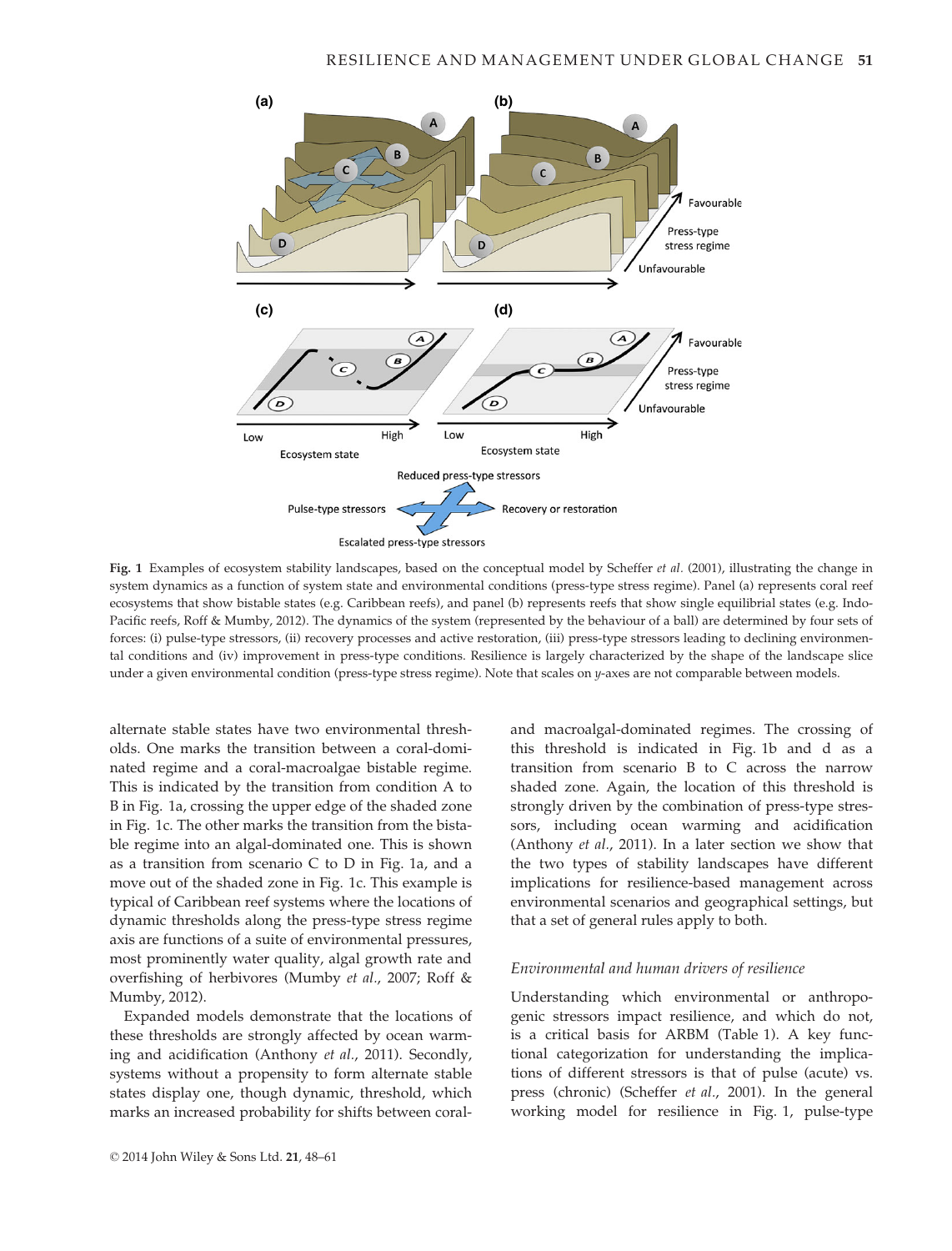stressors move the system state (the ball) from right to left (x-axis) over a short timeframe (acute disturbance events), while press-type stressors move the system downwards to less favourable conditions over longer timeframes. Depending on the system (i.e. the stability landscape and the location of thresholds), increased press-type stress can reduce resilience to pulse-type disturbances (e.g. a shift from scenario A to B or C in Fig. 1a and b), in part by making the system more susceptible to pulse-type stressors. In the context of ARBM, processes of reef recovery or active restoration are forces directly opposing pulsetype stressors (Fig. 1). Here, fast coral recovery, and potentially widespread restoration, can increase resilience by promoting gravitation towards equilibrium before the next pulse-type disturbance occurs. Conversely, reduced press-type stressors, for example through environmental management of water quality or overfishing, can enhance resilience by moving the system towards the safe side of the environmental threshold and into the coral-dominated regime where pulse-type disturbances are less likely to trigger a phase shift (e.g. from scenarios B to A).

Pulse-type stressors. On coral reefs, pulse-type stressors include tropical cyclones, coral bleaching events, destructive fishing, crown-of-thorns starfish (CoTS) outbreaks, and flood events (Table 1). These events may not impact directly on resilience processes, but they episodically send the system back to an earlier successional state (leftward system shift in Fig. 1). In systems with high resilience under favourable conditions (scenario A in Fig. 1), pulse events may not cause sustained reductions in ecosystem values if the system has time to recover or reorganize (rightward shifts) between events (Halford et al., 2004; Roff & Mumby, 2012). Pulse-type stress events that occur with high frequency or severity, however, increase the demand for fast recovery and reorganization, and hence the demand for high resilience (Anthony et al., 2011). The recent decline in coral cover on Australia's Great Barrier Reef (GBR) is an example of how increased frequency and severity of pulse-type stressors (a series of severe cyclones, repeated CoTS outbreaks and two extensive coral bleaching events) can overwhelm an ecosystem's resilience (De'ath et al., 2012; Table 1).

Under business-as-usual carbon emissions, coral bleaching events are predicted to increase in frequency and severity (van Hooidonk et al., 2013), and the intensity of tropical storms is likely to be amplified by warming seas in some ocean basins (Knutson et al., 2010; Mendelsohn et al., 2012). A warming climate thus promotes an increase in globally and regionally driven pulse-type stressors.

Press-type stressors. Press-type stressors, such as sustained pollution, sedimentation, overfishing and ocean acidification are key threats to reef resilience (Nyström et al., 2008). They influence species sensitivity, rate of coral reef recovery, growth and maintenance, and the interactions between desirable and undesirable system components (e.g. corals vs. fleshy macroalgae). The continuum from low to high press-type stress regimes represents environmental conditions in Fig. 1, ranging from unfavourable (e.g. sustained reductions in goods and services) to favourable (resilience processes intact and scope for goods and services). Specifically, on the stability landscapes in Fig. 1, press-type stressors act on the system in a direction perpendicular to pulse-type stressors.

Classic examples of press-type stressors with clear management levers reefs are overfishing of herbivorous fish leading to loss of control of macroalgae (Hughes, 1994), enhancement of macroalgal growth via nutrient enrichment (McCook et al., 2001) and changing sedimentation and turbidity regimes (Erftemeijer et al., 2012). Stressors that have mixed pulse-press characteristics are likely to both reduce resilience and intensify system perturbations (Table 1). For example, coral bleaching events triggered by ocean warming reduce coral abundance, growth and reproduction (Baird & Marshall, 2002; McClanahan et al., 2012) and increase susceptibility to diseases (Harvell et al., 2002). Similarly, sedimentation in coastal waters can occur as dredging events, major run-off events from rivers (e.g. as soil erosion), but also potentially through increased background turbidity regimes (Schaffelke et al., 2012). Once large amounts of sediment are deposited in shallow coastal waters, a shift to a persistent high-turbidity regime is likely as sediment banks are resuspended by waves and (tidal) currents (Larcombe et al., 1995).

#### A decision-support framework for ARBM

A key step in operationalizing resilience for management is to identify the 'levers' that link to the resilience and vulnerability of the ecosystem and the dependent social systems (Fig. 2). The framework presented here builds on adaptive management (Holling, 1978; Schreiber et al., 2004; Argent, 2009; Rist et al., 2013) in which environmental, ecological and social information is evaluated against management goals and objectives (Fig. 2A) and is used as a basis for management decisions (Fig. 2B). The framework consists of three broad elements: (i) a management system (Fig. 2A–G), (ii) environmental and anthropogenic drivers/activities leading to stress on the ecosystem, which can be influenced to varying degrees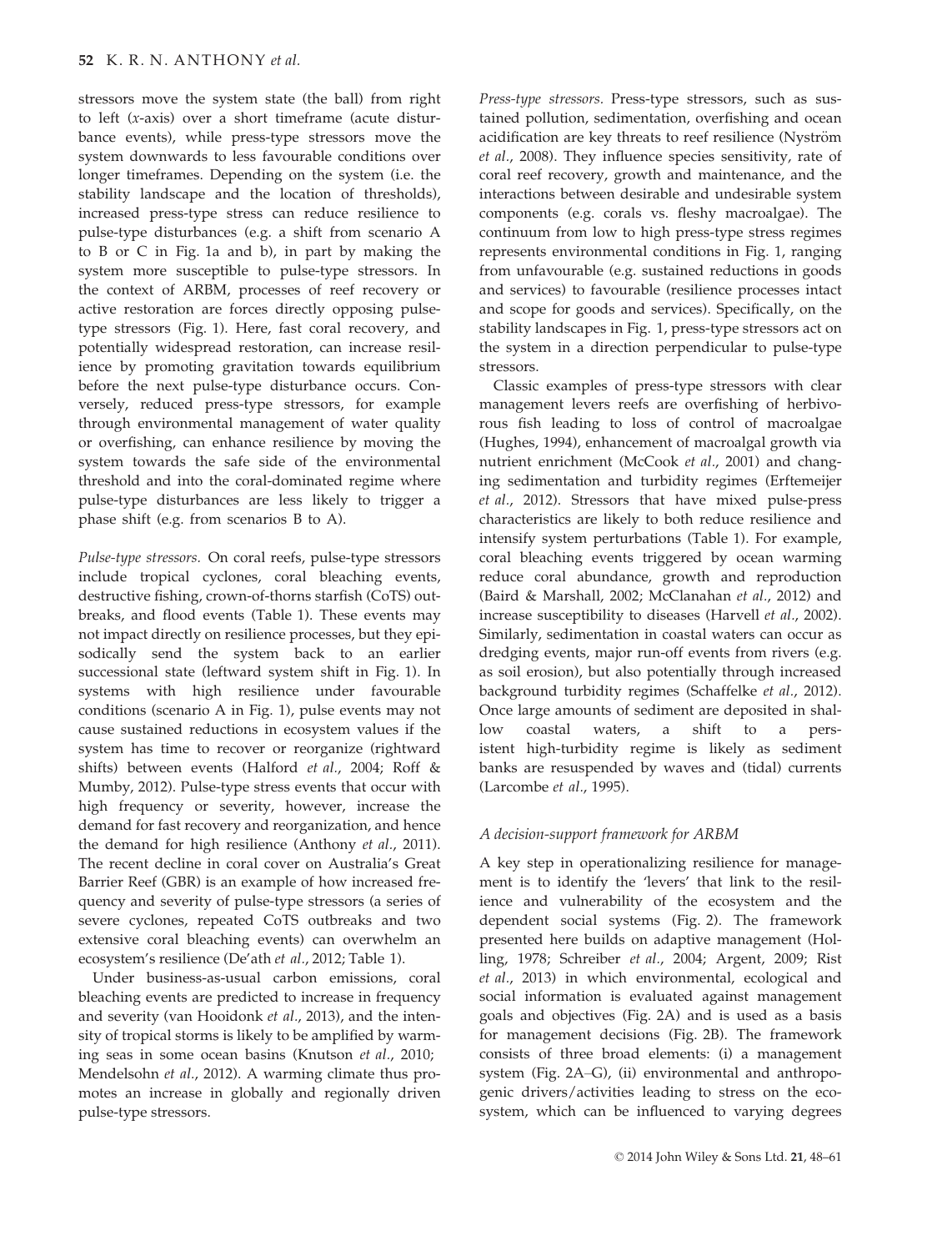| Stressor                                                        | Pulse/Press                                                                      | Drivers or<br>activities                                                                                         | Impact                                                                        | Resilience processes<br>affected                                                                                                                                                                | Potential management<br>levers (see also Table 2)                                                                                                                                                               |
|-----------------------------------------------------------------|----------------------------------------------------------------------------------|------------------------------------------------------------------------------------------------------------------|-------------------------------------------------------------------------------|-------------------------------------------------------------------------------------------------------------------------------------------------------------------------------------------------|-----------------------------------------------------------------------------------------------------------------------------------------------------------------------------------------------------------------|
| Storms                                                          | Pulse<br>(stochastic)                                                            | Natural cycles,<br>climate change                                                                                | Structural damage,<br>floods and<br>sediment-ation                            | Recovery and<br>connectivity if<br>damage is extensive                                                                                                                                          | Preparedness and<br>recovery planning locally;<br>compensatory measures                                                                                                                                         |
| Destruct-ive<br>fishing                                         | Pulse                                                                            | e.g. bomb<br>fishing, poison<br>fishing                                                                          | Structural damage,<br>mortality of flora<br>and fauna                         | Recovery,<br>reproduction,<br>recruitment and<br>connectivity if<br>damage is extensive                                                                                                         | Increase incentives for<br>nondestructive harvest of<br>resource through<br>education, regulation and<br>enforcement                                                                                            |
| Crown-of-<br>thorns<br>starfish<br>(CoTS)                       | Pulse                                                                            | Nutrient<br>enrichment,<br>natural cycles                                                                        | Coral mortality                                                               | Recovery, recruitment<br>and connectivity if<br>mortality is extensive                                                                                                                          | Improved management of<br>catchment, protection of<br>CoTS predators, tactical<br>CoTS control                                                                                                                  |
| Thermal<br>anomalies                                            | Pulse, with<br>press-type<br>after-effects                                       | Climate change,<br>natural cycles                                                                                | Coral bleaching,<br>diseases and<br>mortality                                 | Reduced growth and<br>reproduction, and<br>potentially<br>connectivity if impact<br>is extensive                                                                                                | Identify sites that may<br>have lower vulnerability;<br>protect from local<br>stressors; manage for<br>enhanced recovery                                                                                        |
| Sedimenta-<br>tion/<br>turbidity                                | Mixed<br>depending<br>on source                                                  | Mixed: land use<br>and river<br>catchment<br>practices,<br>flooding,<br>resuspension,<br>coastal<br>construction | Sediment stress<br>and light<br>limitation,<br>enhancement of<br>algal growth | High turbidity from<br>re-suspension can<br>cause long-term<br>suppression of coral<br>recovery and provide<br>competitive<br>advantage to other<br>benthic groups such<br>as algae and sponges | Improved management of<br>catchment land use<br>through education,<br>regulation, incentives and<br>penalties. Restore land<br>vegetation. Control<br>coastal development<br>activities.                        |
| Nutrient<br>enrichment                                          | Press, but<br>pulse if<br>linked to<br>flood<br>events                           | Mixed: land use<br>and river<br>catchment<br>practices,<br>flooding                                              | Enhanced algal<br>growth, increased<br>turbidity                              | Increases susceptibility<br>of corals to thermal<br>bleaching. Provides<br>competitive<br>advantage to algae,<br>which can suppress<br>coral recovery.                                          | Improved management of<br>sewage and intensive<br>agriculture activities<br>through education,<br>regulation, incentives and<br>penalties                                                                       |
| Pollution<br>(herbicides,<br>pesticides<br>and heavy<br>metals) | Press, but<br>pulse if<br>linked to<br>flood<br>events or<br>marine<br>incidents | Land-based<br>(urban and<br>agriculture)<br>and from<br>shipping                                                 | Toxicity, affects<br>metamorphosis<br>and larval survival.                    | Reduced coral growth<br>and reproduction.<br>Suppresses reef<br>supply-side ecology.                                                                                                            | Improved management of<br>urban, agricultural and<br>shipping activities<br>through education,<br>regulation, incentives and<br>penalties                                                                       |
| Ocean<br>acidification                                          | Press                                                                            | Direct $CO2$<br>effect, point<br>and nonpoint<br>sources of low<br>pH runoff                                     | Reduced coral<br>growth and<br>strength,<br>enhanced algal<br>growth          | Coral growth rates,<br>skeletal strength and<br>recruitment reduced.                                                                                                                            | Identify sites that could<br>have lower vulnerability<br>and target for protection<br>from local stressors,<br>control land-based<br>sources of pollutants that<br>decrease pH (e.g.<br>nitrogen/sulfur oxides) |
| Decline in<br>herbivores                                        | Press                                                                            | Human use                                                                                                        | Reduced algal<br>mortality, algal<br>overgrowth of<br>corals                  | Potentially drive phase<br>shift to macroalgae,<br>exacerbated by<br>nutrients, warming<br>and acidification                                                                                    | Improved fisheries<br>management through<br>education, regulation,<br>incentives and penalties.                                                                                                                 |

Table 1 Key stressors on coral reefs, their pulse- vs. press-type characteristics and their role in adaptive resilience-based management (ARBM)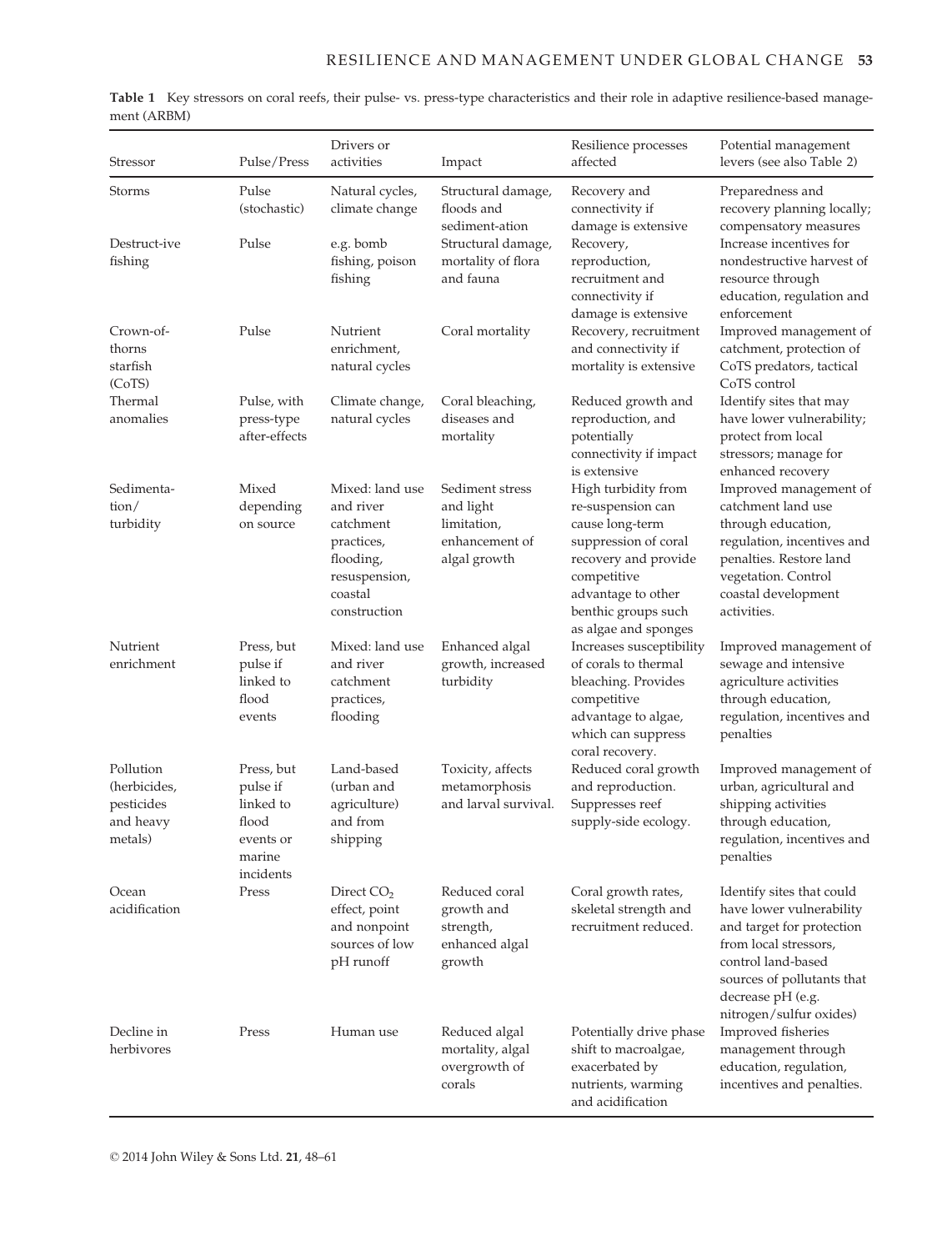

Fig. 2 System diagram outlining the functional linkages within the operational adaptive resilience-based management (ARBM) framework, consisting of a management and research component (left box, A–G) and the stressors/activities/drivers and conditions of the social-ecological systems (right box, H–K). The system is dynamic as information flowing from the ecological and social systems is used to update objectives and specific decisions to intervene and manage drivers, activities or stressors influencing resilience processes.

by management levers (Fig. 2H), and (iii) the linked ecological and social systems (Fig. 2I–K). Environmental, ecological and social conditions and impacts all feed back to the management system. As ecological and social systems change in response to stress, the management system records the changes via ecological monitoring, indicators or models (Fig. 2C), and via social indicators (Fig. 2J). Four avenues for action are possible: (i) managing drivers or activities leading to stress (Fig. 2D); (ii) managing stressors directly (E); (iii) supporting ecosystem resilience (F); and (iv) supporting social resilience (G). The degree to which effort and resources should be allocated among these four avenues depends on the environmental, ecological and socio-economic benefits derived from those actions.

Setting objectives for successful ARBM. Effective management and decision-making require clear goals and fundamental objectives (Gregory et al., 2012), and establishing objectives is the first step of the ARBM framework (Possingham et al., 2001) (Fig. 2A). The origin of objectives is illustrated by the link between objectives and the social drivers, which are themselves linked to the social- economic benefits derived from the ecological system (Fig. 2J–K). To set meaningful objectives, managers need to define what system states are desirable and should be aspired to, and what system states are undesirable and should be avoided (recognizing that conflicts may exist as to what is desirable to whom) and what management intervention is most needed. Objectives and data on system state are hence strongly linked and directly inform decision-making (Fig. 2A– C). For coral reefs, high abundance and biodiversity of corals and fish are characteristic desirable states associated with rich goods and services, whereas shifts to macroalgal dominance and a depauperate fish community represent undesirable states (McClanahan et al., 2002; GBRMPA, 2009; Hughes et al., 2010).

Data supporting resilience models and ARBM decision-making. Monitoring of environmental variables and the state and behaviour of the system, and analyses of data and model projections against conservation objectives, all form part of the decision-making process (Nichols & Williams, 2006). Here, the decision framework and linked ecosystem models need to account for the dynamics of the ecosystem and model uncertainty (Carpenter et al., 2005; Mumby et al., 2014), and to evaluate how the system is likely to be affected by future conditions (Anthony et al., 2011). Static measures of desirable states on coral reefs, such as high coral cover and fish abundance and diversity, can be poor indicators of resilience (Mumby et al., 2014). High coral cover can be the legacy of past favourable conditions and can fail to alert the decision-maker to declines in resilience, for example reduced recruitment potential or reduced herbivory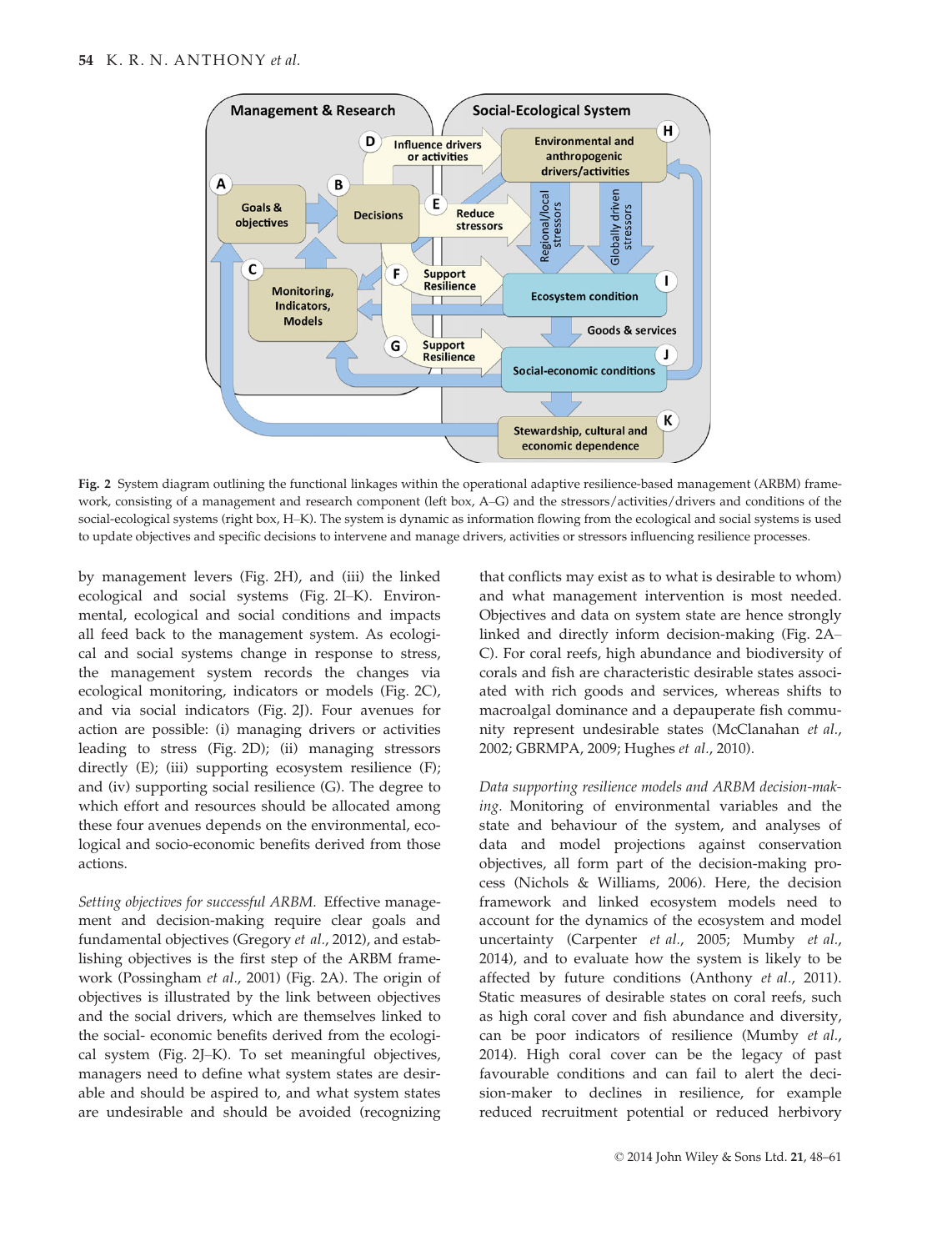(Bellwood et al., 2004). Such reefs can be prone to a phase shift that might prove difficult to reverse (Nyström et al., 2012).

Some state variables can provide information about a range of ecosystem values that underpin resilience. Such variables, termed resilience indicators, are used to substitute simple resilience models (McClanahan et al., 2012). Examples of resilience indicators on coral reefs include structural complexity (which supports a rich fauna of fish and invertebrates, Jones et al., 2004), coral disease prevalence (McClanahan et al., 2012), substrate quality for coral recruitment, including abundance of crustose coralline algae that facilitate coral settlement (Harrington et al., 2004), the distribution of important functional groups, such as herbivores (Bellwood et al., 2004) and their demographic structure (Nyström et al., 2008). Other indicators with close links to resilience processes are competitive strengths between corals and macroalgae (Barott et al., 2012) and the abundance and diversity of juvenile corals (Mumby & Steneck, 2008). Also, microbial pathogens are showing increasing potential as early warning systems for stress to coral reef communities (McDole et al., 2012).

Structured decision-making in ARBM. The decision-making process governs how actions are best identified and implemented to meet objectives based on existing environmental, ecological and social conditions. We integrate the resilience concept with a simple, well-tested system of structured decision-making that has been widely adopted in environmental and conservation planning (Possingham et al., 2001; Gregory et al., 2012). The decision-making system includes a series of elements condensed into two key groups: (i) data or models of system states and responses to stressors of concern, and (ii) management options or alternatives, and their social, economic and realistic feasibility and consequences. While our framework is applicable in a wide range of settings, managers need to incorporate their specific geographic and socioeconomic conditions, spatial and temporal scales and the system's present status and trajectory. Importantly, managers will need to assess the short and long-term conservation benefits of each option identified through application of the ARBM framework against the financial costs, social impacts and political implications.

We integrate decision-making processes into the ARBM framework by requiring that management actions always attempt to satisfy the fundamental objectives, for example to minimize vulnerability. In the following section, we apply the ARBM framework to coral reef examples in different environmental and socio-economic settings.

#### Applying ARBM under local and regional pressures

States and environmental settings for coral reefs span the full range depicted in Fig. 1. How the ARBM framework is applied to support management decisions under different regional and global environmental scenarios depends in part on the socio-economic setting. To illustrate this, we convert Fig. 1 to a two-dimensional representation of coral reef stability landscapes (Fig. 3). Specifically, we use the location of thresholds and shape of system equilibria as guidance only. Again, we acknowledge uncertainty and therefore only work with general rules rather than assuming detailed understanding of ecosystem dynamics, variation around equilibria, and the resilience within gravitational basins. Here we first examine how ARBM can be applied to local and regional-scale scenarios assuming mild ocean warming and acidification (Fig. 3a and b) and subsequently address how progressed ocean warming and acidification change the actions required to maintain system resilience (Fig. 3c and d).

Reefs in the wider Caribbean straddle scenarios A to D in Fig. 3a. In general they are characterized by low species diversity and abundance of key groups such as branching hard corals (Burman et al., 2012), placing them at the lower end of the resilience spectrum, potentially due to low functional redundancy compared to Indo-Pacific reefs (Roff & Mumby, 2012). The propensity of Caribbean reefs to form alternate stable states has implications for ARBM. In particular, slow erosion of resilience via press-type stress (typically overfishing of herbivorous fish and nutrient enrichment, Mumby et al., 2006, 2007) make these systems susceptible to a phase shift triggered by a single pulse disturbance. This is illustrated by a shift from scenario B to C in Fig. 3a. Here, critical management actions can be two-pronged. First, efforts to reduce herbivore over-fishing and nutrient run-off (upward green arrow) can shift the system out of the bistable state regime (C in shaded area in Fig. 3a) and into the single equilibrial state regime (B). Second, enhanced connectivity through networks of protected areas (Almany et al., 2009), local coral restoration (Rinkevich, 2005) and potentially algal removal can potentially push the system (green rightward arrow in scenario C) across the unstable equilibrium (dashed line) from algal to coral domains (Fig. 3a). Restoration efforts and other direct control efforts are likely to be effective only at small spatial scales where a particular reef represents substantial goods and services, and in socio-economic settings characterized by a strong sense of stewardship and political responsibility, for example reefs in Florida (Moberg & Ronnback, 2003). However, once the system is degraded to scenario D, i.e. into the single equilibrial basin dominated by macroalgae, no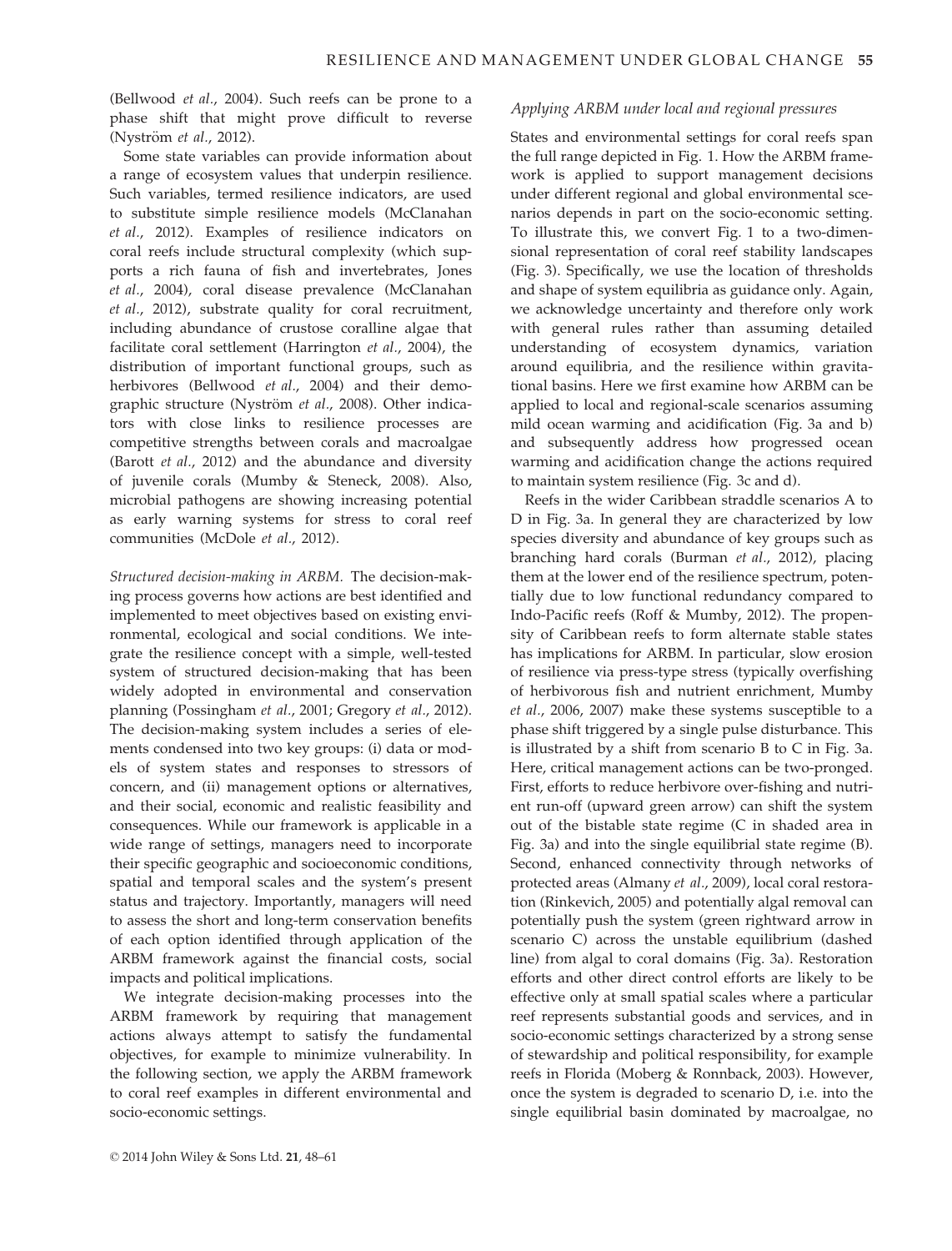



Severe warming and ocean acidification



Fig. 3 Two-dimensional conceptual representation of system behaviour for the four environmental scenarios and resilience categories (a–d) in Fig. 1, and management actions needed to improve system condition and resilience under mild and severe climate change and ocean acidification. Solid lines represent stable equilibria (basins of attraction) and the dashed line the unstable equilibrium (threshold). Grey arrows indicate perturbations or environmental changes that do not represent immediate risks. Red arrows are perturbations that can potentially lead to an unwanted phase shift or reinforce an already low (or degraded) ecosystem state, and green arrows are resilience-based management actions (see also text). The lengths of arrows indicate the severity of disturbances (press or pulse), propensity for recovery or efficacy of efforts needed to move the system to the safe side of a threshold. The grey areas represent the conditions where a pulse-type disturbance may trigger a phase shift. The figure is modified from Figs 1 and 2 in Scheffer et al. (2001). Thresholds for regime shifts under ocean warming and acidification are guided by model simulations using GBR corals (Anthony et al., 2011).

level of restoration or enhanced connectivity can restore coral resilience (green dashed arrow). The most effective ARBM options for scenario D are management actions that reduce press-type disturbances (upward green arrow in Fig. 3a, actions D and E in Fig. 2). If these measures fail to improve reef condition, adaptation programs that enhance the resilience of reef-dependent communities and explore alternative livelihoods for reef-dependent industries may become the only viable ARBM strategies (action G in Fig. 2).

Reef in the Indo-Pacific are generally assumed to display single equilibrial states (Roff & Mumby, 2012). Managing for resilience in these systems needs to be particularly concerned with the environmental set of conditions that represent a threshold for a regime shifts between coral and algal dominance (Fig. 3b). The shape and location of state equilibria, and hence the width and steepness of the threshold, vary strongly as a function of the nature and strengths of feedbacks in the system (Mumby & Steneck, 2008; Nyström et al., 2008). In general, the prioritization of resilience-based management options for reefs that display single equilibrial states should not differ from those that show alternate stable states if the key ARBM objective is to keep the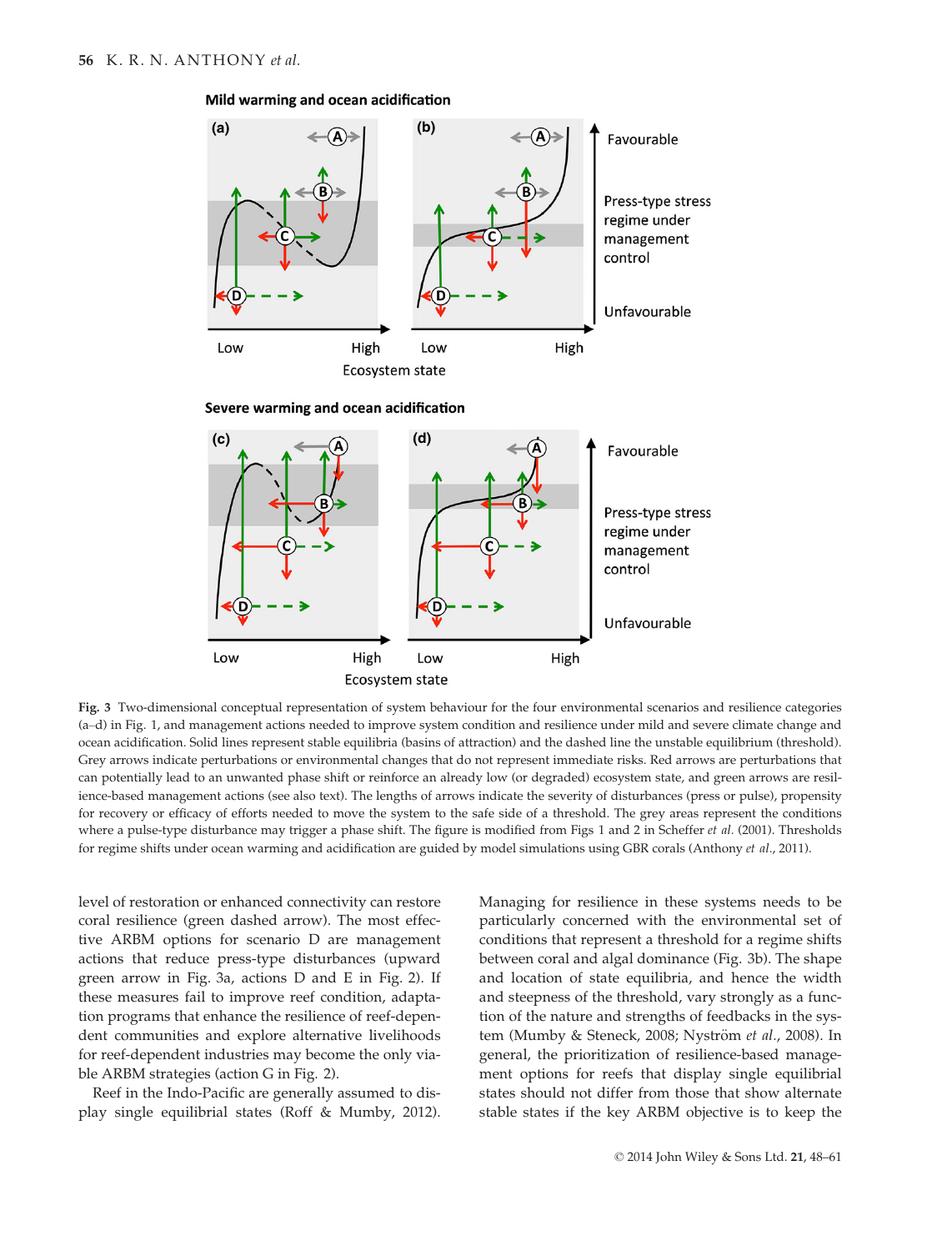system in the coral-dominated single-state regime using the precautionary principle (scenario A in Fig. 3a and b).

Importantly, reef systems do not occupy specific locations in the stability landscapes, but are likely to have representatives across the landscapes. For example, the condition of Australia's Great Barrier Reef (GBR) ranges between scenario A and D, depending on geography. Water quality (turbidity, sedimentation, nutrients and other pollutants) in inshore regions of the central and southern GBR has declined in pace with intensified agricultural activities in river basins (catchments) draining into GBR waters (Brodie et al., 2012). In the context of Fig. 3, water quality degradation contributes to the lowering of the suitability of environmental conditions (Fabricius, 2011), i.e. moving the system into a regime with reduced resilience and hence increased likelihood of a shift to an undesirable state (e.g. red arrows from B and C in Fig. 3b). Although herbivorous fishes are not targeted commercially on the GBR, declining water quality inshore suppresses herbivore abundance (Cheal et al., 2013), potentially lowering the threshold for a regime shift. Also, experimental and correlative evidence suggests that outbreaks of crownof-thorns starfish (CoTS) are linked to inputs of nutrients into the northern/central GBR, promoting the survival and recruitment of CoTS larvae and increased predation of corals GBR-wide (Brodie et al., 2005; Fabricius et al., 2010). This is an example of a press-type stressor leading to consequential pulse-type disturbances. Other hypotheses include reduced top-down control of CoTS in fished areas of the GBR (Pratchett et al., 2014). GBR reef managers have a variety of ARBM options and management levers available. First, primary long-term management levers are actions on drivers or activities (e.g. land-use and coastal development practices) that alleviate press-type stressors (D in Fig. 2). Second, direct control of CoTS can, if effective, reduce the severity of the starfish outbreak (E and F in Fig. 2). Thirdly, large-scale spatial planning, including a network of protected areas (Fernandes et al., 2005), can help maintain key ecosystem goods and services on priority reefs (points F and I in Fig. 2). These actions all contribute to reducing press-type stressors (Table 1, green solid arrows in Fig. 3b). In addition, direct CoTS control on selected reefs by starfish culling (Kenchington & Kelleher, 1992; Pratchett et al., 2014) can, if effective, actively push the system to a higher (coral) state, which in combination with improved water quality can potentially bring the system to, or keep it, on the safe side of the threshold (dashed arrow on C in Fig. 3b).

The GBR and Florida represent socio-economic settings where the links between ecosystem conditions and management decisions and actions are strong,

where a sense of stewardship prevails, and where resources are available for monitoring and management actions (McCook et al., 2010). In contrast, reefs in the Coral Triangle (CT) support different social systems, and exist in contrasting political and cultural environments that influence the setting of management goals and objectives. Coral reefs in the CT are some of the richest and most diverse in the world, but many are severely overfished and subject to pollution from urbanization (Burke et al., 2012). Similar to the GBR and the Caribbean, reefs in the CT cover the full span of scenarios in Fig. 3a and b, but different local pressures apply and different ARBM solutions are relevant. In areas with low human populations where traditional marine tenure is strong, reef resilience across broad spatial scales are high because of a relatively low level of local threats and a strong sense of stewardship and ownership of marine resources. Conversely, in heavily populated areas, herbivore overfishing, destructive fishing practices and pollution are important causes of resilience loss on coral reefs, and are priority management levers (Table 2E). In the context of the ARBM framework, two key impediments to ARBM management actions in heavily populated areas are: (i) intense pressures on the ecosystem from a growing coastal population (Fig. 2H), and (ii) a relatively weak sense of stewardship and political responsibility (Fig. 2K). Several approaches to ARBM are needed in the CT. Firstly, education and capacity-building of local communities and regional government bodies are critical (Fig. 2K, Table 2D and G), especially demonstrating how improved reef ecosystem condition can benefit the social-economic system. In addition, economic development and social-political transformations that reduce the external drivers on these factors is essential (Cinner et al., 2009).

#### ARBM challenges under global environmental change

Ocean warming and ocean acidification are among the most significant long-term threats to coral reefs (Hoegh-Guldberg et al., 2007). While global threat reduction is outside the control of managers, local and regional actions can enhance resilience and adaptive capacity locally. The challenge for ARBM, however, is that ocean warming and acidification influence the stability landscape of coral reef ecosystems (Fig. 3c and d) by directly impacting on processes that underpin resilience. These include reduced coral growth rates (Reynaud et al., 2003; De'ath et al., 2009), enhanced competitive strength of algae over corals (Diaz-Pulido et al., 2011), disease risk (Ritchie, 2006) , reduced net reef accretion (Silverman et al., 2009) and susceptibility to breakage by storms (Madin et al., 2008). Further,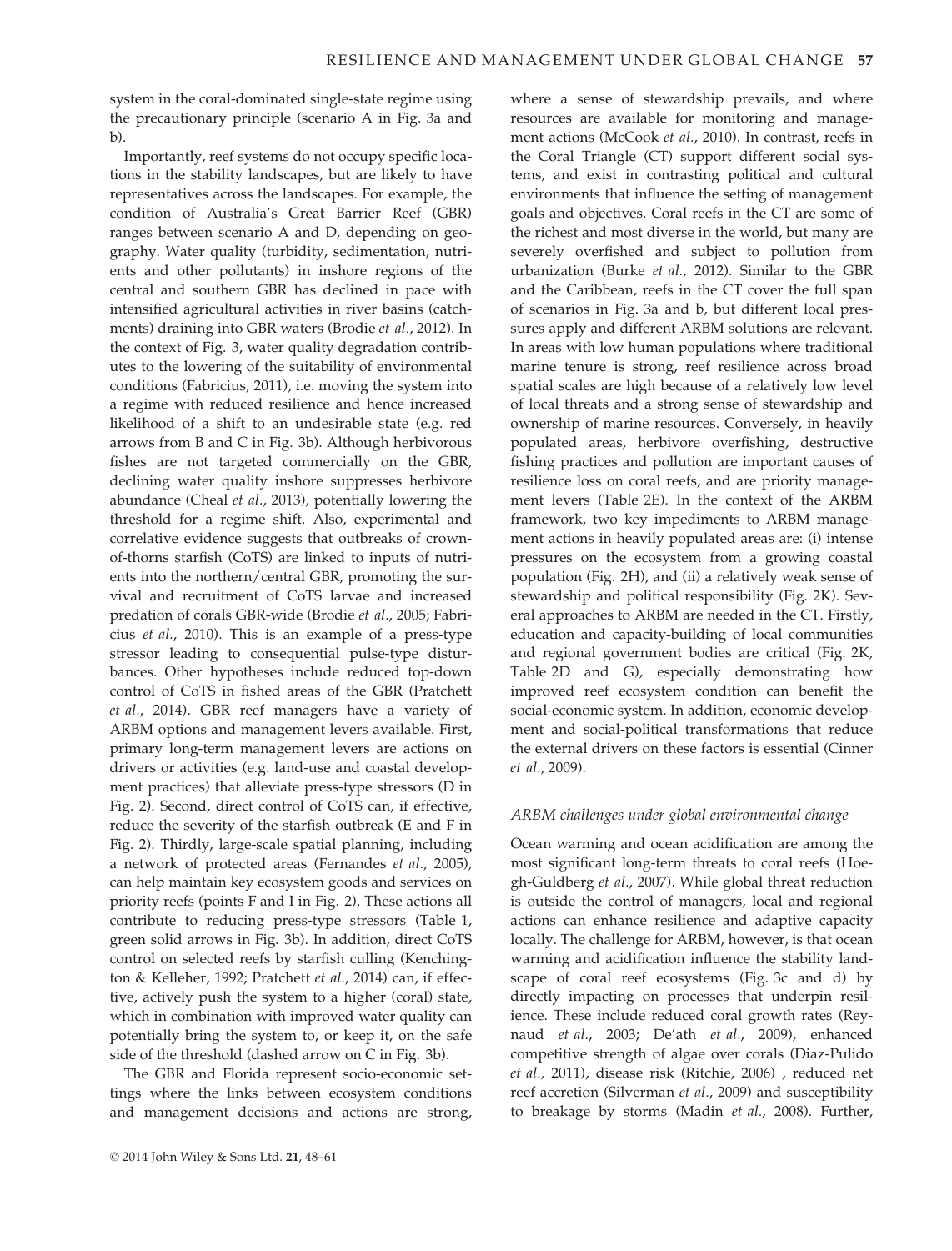|                        | Management levers                                                                                                                                                   |                                                                                                                     |                                                                                                                                                    |                                                                                                                                      |
|------------------------|---------------------------------------------------------------------------------------------------------------------------------------------------------------------|---------------------------------------------------------------------------------------------------------------------|----------------------------------------------------------------------------------------------------------------------------------------------------|--------------------------------------------------------------------------------------------------------------------------------------|
| Example                | D: Influence drivers<br>and/or activities                                                                                                                           | E: Reduce stressors                                                                                                 | F: Support ecosystem<br>resilience                                                                                                                 | G: Support social-economic<br>resilience                                                                                             |
| Great Barrier<br>Reef  | Influence national<br>emissions policies<br>through education<br>and awareness-<br>raising around<br>climate change and<br>linkages between<br>land use and run-off | Improve land-use<br>management to<br>reduce pollution in<br>receiving waters;<br>maintained fisheries<br>management | Networks of no-take<br>areas (spatial planning<br>for connectivity and<br>population viability of<br>key species); control<br>CoTS at local scales | Work with fishers and tourism<br>operators to help build resilience<br>in their industries                                           |
| Coral Triangle         | Education of local<br>communities and<br>regional government<br>bodies                                                                                              | Reduce fishing of<br>herbivores; stop<br>destructive fishing<br>practices; reduce<br>pollution                      | Networks of<br>no-take areas<br>(spatial planning for<br>connectivity and<br>population viability)                                                 | Capacity-building of local<br>communities and regional<br>government bodies,<br>support alternative livelihoods                      |
| Florida Reef<br>System | Education and<br>awareness-raising<br>around climate<br>change and linkages<br>between land use and<br>land run-off                                                 | Reduce nutrient and<br>sediment loads;<br>reduce fishing<br>pressure; manage<br>pressures from<br>recreational use  | Coral and reef habitat<br>restoration in<br>combination<br>with networks of<br>no-take areas                                                       | Work with local communities<br>and the tourism industry to<br>develop adaptation strategies<br>including livelihood<br>transitioning |

Table 2 Priority levers for adaptive resilience-based management (ARBM) across three geographical and socio-economic examples. Letters D to G refer to intervention points in Fig. 2

nutrient enrichment reduces resistance to thermal stress in corals, which exacerbates bleaching risk (Wooldridge & Done, 2009; Cunning & Baker, 2012). The result is a lowered threshold for local-scale press-type stressors such as pollution and reduced herbivory (Anthony et al., 2011). This is shown in Fig. 3c and d as an upward shift in the environmental threshold. As a consequence, manageable press-type stress conditions that are relatively favourable today may be unfavourable under future ocean warming and acidification. This consequence is illustrated by scenario B in Fig. 3. Under mild warming and acidification, reef systems in scenario B are in the coral-dominated regime for both models (Fig. 3a and b). Without changes in local stressors or management regimes, these reefs will be captured by the shifting environmental threshold as warming and acidification progress (Fig. 3c and d). Similarly, reefs in the bistable regime (Fig. 3a) or near the environmental threshold (Fig. 3b) under mild warming and acidification, are likely to be shifted into the algal-dominated regime under severe warming and acidification. The implications are that ocean warming and acidification will make it increasingly harder for management actions to maintain reefs in a coral-dominated state (illustrated by upward green arrows in Fig. 3c and d). Further, if ocean warming leads to stronger storms (e.g. Knutson et al., 2010) and/or more frequent and severe coral bleaching events (e.g. van Hooidonk & Huber, 2009) the future management challenge will also need to overcome the stronger episodic reductions in reefs state (red leftward arrows in Fig. 3c and d).

One avenue for dealing with the growing challenge of globally driven stressors in an ARBM context is through a spatial understanding of both pulse- and press-type stress exposures, and consequent spatial resilience and options for management planning (McLeod et al., 2012) (Table 1). Here, improved fisheries management and the design of marine protected area networks (supporting ecosystem resilience, Fig. 1f, Table 2F), building on the principles of habitat representation, connectivity and risk spreading (McLeod et al., 2009; Grantham et al., 2013) can improve the sustainability of coral reefs under local-scale human pressures as well as under climate change. Importantly, however, because the zone of influence for local-scale stressors as well as for their management are a fraction of the global zone of influence of climate change and ocean acidification, managers are likely to be forced to increasingly consider prioritization of reef areas with high intrinsic resilience and/or less disturbance-prone reef areas with high connectivity (Game et al., 2008).

Lastly, while global-scale stressors per se can only be addressed at scale through global carbon emissions policies, managers can play an important role in influencing the development of national and global emis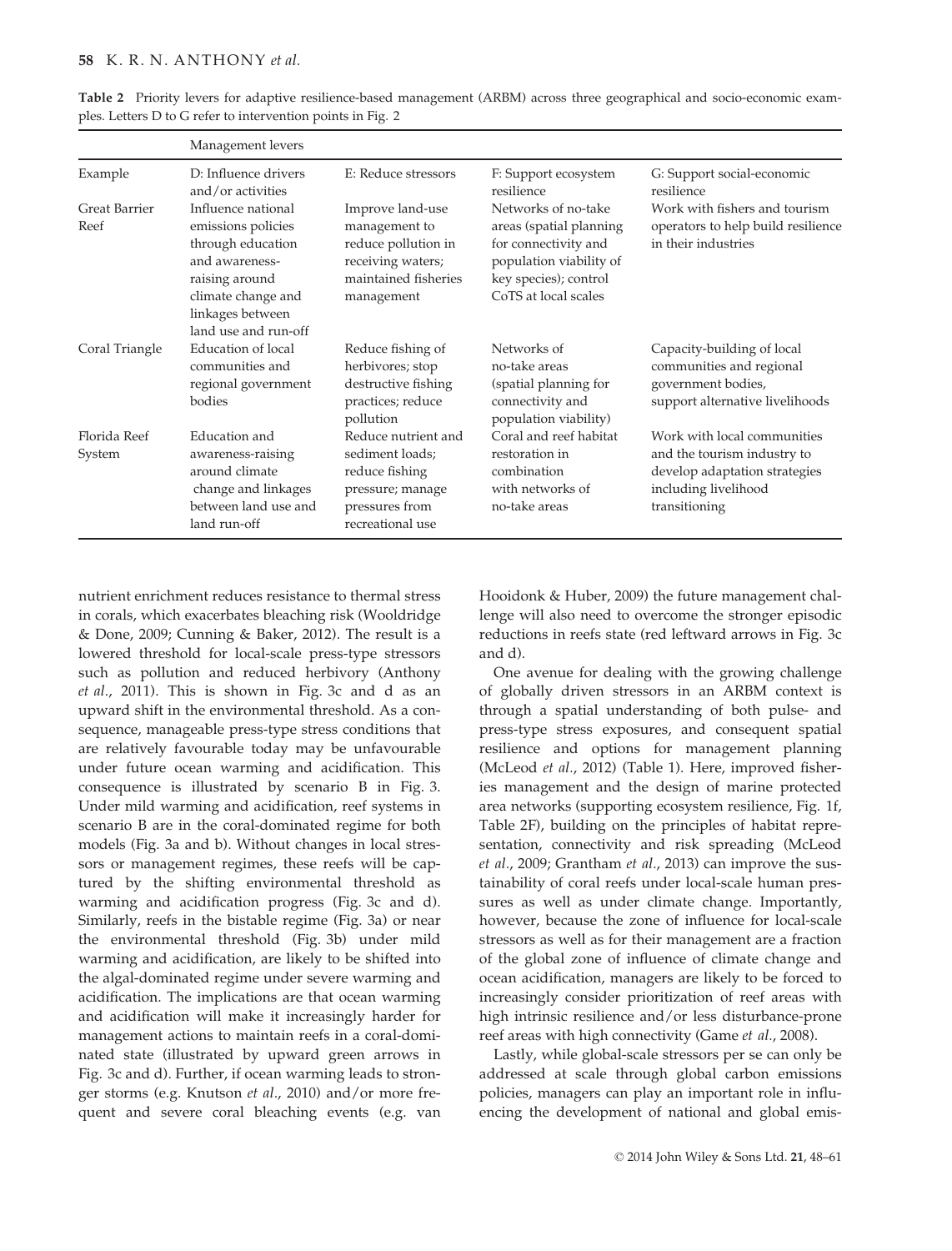sions policies by minimizing emissions of management operations and encouraging others to do so through education and by raising awareness (Table 2D).

#### Discussion

The operational adaptive resilience-based management (ARBM) framework presented here provides a structured approach for incorporating resilience concepts into conservation and natural resource management of coral reefs. Traditionally, biodiversity conservation has been characterized by efforts to reduce a system's exposure to pressures (e.g. Brooks et al., 2006). While this is still valid, the ARBM approach provides a lens that explores a broader set of strategic options to sustain resilience in a changing environment and across socioeconomic settings.

The ARBM framework, building on adaptive management (Argent, 2009) integrated with resilience principles (Folke et al., 2010), bridges the gap between resilience theory and conservation practice by integrating the adaptive management cycle with resilience models (Figs 1 and 2). Although widely applicable, the ARBM framework is not designed to provide a recipe for specific management actions. Instead, it is a structure that guides adaptation of management goals and helps identify management strategies that can better accommodate external system drivers and inte-rnal system dynamics under global environmental change.

Climate change and other accumulating global pressures have caused a re-evaluation of the conceptual model that underpins management decisions on coral reefs. In particular, the pervasive and largely inexorable effects of climate change and ocean acidification challenge the expectation that ameliorating local threats will result in preservation of the system in a desirable state. As indicated by the green arrows in Fig. 3, climate change and ocean acidification (lower panels) will effectively raise the bar for management efforts as resilience becomes eroded (increased press-type stress) and thresholds for regime shifts are shifted. Importantly, however, if resilience becomes eroded by global pressures, most regional and local-scale management actions can only counteract pressures in a fraction of the zone of influence of ocean warming and acidification. Therefore, there are limits to the extent ARBM can maintain reef resilience under climate change and ocean acidification despite navigating a strategic path on the stability landscape in Fig. 3. Also, with limited resources for investment into coral reef management, spatial prioritization (Game et al., 2008) and trade-offs of ecosystem goods and services as desirable states are likely to become increasingly relevant under environmental change.

#### Conclusions

There is now a robust base of scientific knowledge about the determinants of system resilience of coral reefs (Nyström et al., 2008; Anthony et al., 2011; McClanahan et al., 2012). We apply two alternative stability landscapes for coral reefs to capture generic models across Caribbean and Indo-Pacific reefs, and to provide underpinnings for adaptive resilience-based management across environmental and socio-economic settings. We demonstrate that management of press-type stressors with regional or local-scale levers are the most effective way to enhance resilience, and that driving the system to the safe side of thresholds for regime shifts (whether using the bistable or single equilibrial state model) should be the key objective for ARBM. Where possible, direct action on pulse-type disturbances in addition to remedial action on press-type stressors can be an optimal approach to restoring resilience. Water quality management and direct CoTS control on the GBR, and herbivore fisheries management and reduced nutrient pollution on Caribbean and Indo-Pacific reefs are key examples. Restoration is effective only under environmental conditions within a bistable regime or within a coral-dominated single equilibrial state regime.

In summary, the ARBM framework provides reef conservationists and resource managers with a tool to integrate resilience into decision-making and help prioritize system components for management focus, i.e. management levers. It also enables managers to identify knowledge gaps that are limiting their ability to implement the most effective strategies for reducing system vulnerability. An important application of this framework is the identification of options for increasing overall system resilience by supporting the resilience of industries or communities that depend on ecosystem goods and services – i.e. by facilitating the inclusion of social resilience management into the arsenal of strategies available to coral reef managers. Through application, testing and further development, we believe that this framework will support smarter management actions that in turn will support the resilience of socialecological systems in a rapidly changing world.

#### Acknowledgements

This study was supported by the National Environmental Research Program (NERP) under the Australian Government, the Great Barrier Reef Marine Park Authority, Australian Institute of Marine Science, the International Union for the Conservation of Nature (IUCN, Switzerland), and the National Oceanographic and Atmospheric Administration (NOAA, US). We thank P. Doherty, S. Carpenter and four anonymous reviewers for comments that improved the paper, and D Koustenis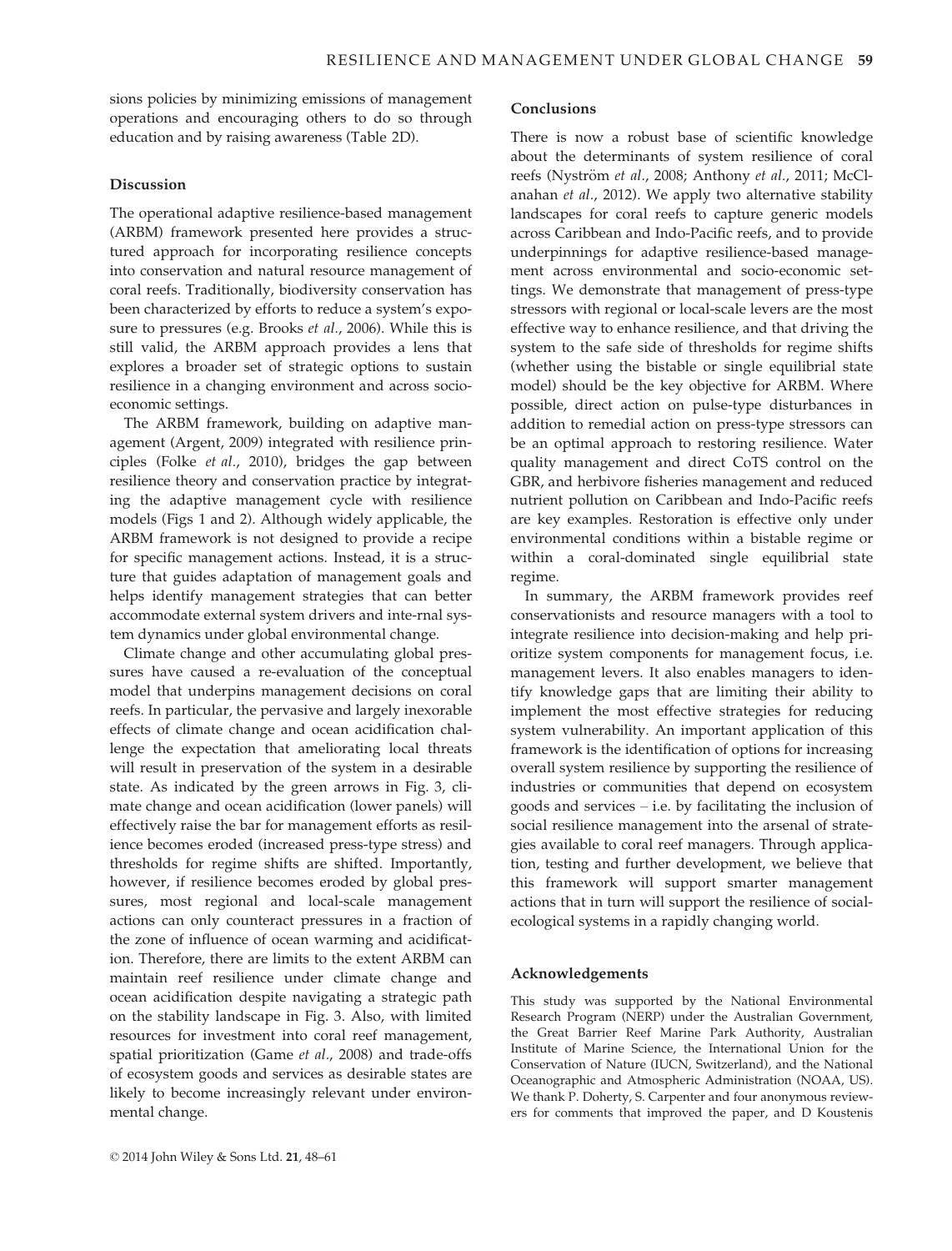and B DeJoseph for administrative support and for organizing the workshop. The authors have no conflict of interest with the contents in this manuscript, which are solely the opinions of the authors and do not constitute a statement of policy, decision, or position on behalf of institutions or Governments the authors represent.

#### References

- Albright R, Langdon C (2011) Ocean acidification impacts multiple early life history processes of the Caribbean coral Porites astreoides. Global Change Biology, 17, 2478– 2487.
- Almany GR, Connolly SR, Heath DD et al. (2009) Connectivity, biodiversity conservation and the design of marine reserve networks for coral reefs. Coral Reefs, 28, 339– 351.
- Anderies JM, Walker BH, Kinzig AP (2006) Fifteen weddings and a funeral: case studies and resilience-based management. Ecology and Society, 11, 21.
- Anthony KRN, Maynard JA, Diaz-Pulido G, Mumby PJ, Cao L, Marshall PA, Hoegh-Guldberg O (2011) Ocean acidification and warming will lower coral reef resilience. Global Change Biology, 17, 1798–1808.
- Argent RM (2009) Components of adaptive management. In: Adaptive Environmental Management: A Practitioner's Guide. (eds Allan GH, Stankey C), pp. 11–32. Springer, Dordrecht, the Netherland.
- Baird AH, Marshall PA (2002) Mortality, growth and reproduction in scleractinian corals following bleaching on the Great Barrier Reef. Marine Ecology Progress Series, 237, 133–141.
- Barott KL, Williams GJ, Vermeij MJA, Harris J, Smith JE, Rohwer FL, Sandin SA (2012) Natural history of coral-algae competition across a gradient of human activity in the Line Islands. Marine Ecology Progress Series, 460, 1–12.
- Bellwood DR, Hughes TP, Folke C, Nystrom M (2004) Confronting the coral reef crisis. Nature, 429, 827–833.
- Berkes F, Folke C (eds) (1998) Linking Social and Ecological Systems: Management Practices and Social Mechanisms for Building Resilience. Cambridge University Press, Cambridge.
- Brodie J, Fabricius K, De'ath G, Okaji K (2005) Are increased nutrient inputs responsible for more outbreaks of crown-of-thorns starfish? An appraisal of the evidence Marine Pollution Bulletin, 51, 266–278.
- Brodie JE, Kroon FJ, Schaffelke B et al. (2012) Terrestrial pollutant runoff to the Great Barrier Reef: an update of issues, priorities and management responses. Marine Pollution Bulletin, 65, 81–100.
- Brooks TM, Mittermeier RA, da Fonseca GAB et al. (2006) Global biodiversity conservation priorities. Science, 313, 58–61.
- Burke L, Reytar K, Spalding M, Perry A (2012) Reefs at Risk Revisited in the Coral Triangle.World Resources Institute, Washington DC.
- Burman SG, Aronson RB, Van Woesik R (2012) Biotic homogenization of coral assemblages along the Florida reef tract Marine Ecology Progress Series, 467, 89–96.
- Cao L, Caldeira K, Jain AK (2007) Effects of carbon dioxide and climate change on ocean acidification and carbonate mineral saturation. Geophysical Research Letters, 34, L05607.
- Carpenter SR, Westley F, Turner MG (2005) Surrogates for resilience of social–ecological systems. Ecosystems, 8, 941–944.
- Chapin FS III, Zavaleta ES, Eviner VT et al. (2000) Consequences of changing biodiversity. Nature, 405, 234–242.
- Chapin FS III, Kofinas GP, Folke C (eds) (2009) Principles of Ecosystem Stewardship: Resilience-Based Natural Resource Management in a Changing World, Springer, Berlin, Germany.
- Chapin FS III, Carpenter SR, Kofinas GP et al. (2010) Ecosystem stewardship: sustainability strategies for a rapidly changing planet. Trends in Ecology & Evolution,  $25$ , 241–249.
- Cheal AJ, Emslie M, MacNeil MA, Miller I, Sweatman H (2013) Spatial variation in the functional characteristics of herbivorous fish communities and the resilience of coral reefs. Ecological Applications, 23, 174–188.
- Cinner JE, McClanahan TR, Daw TM, Graham NAJ, Maina J, Wilson SK, Hughes TP (2009) Linking social and ecological systems to sustain coral reef fisheries. Current Biology, 19, 206–212.
- Cunning R, Baker A (2012) Excess algal symbionts increase the susceptibility of reef corals to bleaching. Nature Climate Change, 3, 259–262.
- De'ath G, Lough JM, Fabricius KE (2009) Declining coral calcification on the Great Barrier Reef. Science, 323, 116–119.
- De'ath G, Fabricius K, Sweatman H, Puotinen M (2012) The 27 year decline of coral cover on the Great Barrier Reef and its causes. Proceedings of the National Academy of Sciences USA, 109, 17995–17999.
- Diaz-Pulido G, Gouezo M, Tilbrook B et al. (2011) High CO<sub>2</sub> enhances the competitive strength of seaweeds over corals. Ecology Letters, 14, 156–162.
- Emanuel KA (2013) Downscaling CMIP5 climate models shows increased tropical cyclone activity over the 21st century. Proceedings of the National Academy of Sciences USA, 110, 12219–12224.
- Erftemeijer PLA, Riegl B, Hoeksema BW, Todd PA (2012) Environmental impacts of dredging and other sediment disturbances on corals: a review. Marine Pollution Bulletin, 64, 1737–1765.
- Fabricius KE (2011) Factors determining the resilience of coral reefs to eutrophication: a review and conceptual model. In: Coral Reefs: An Ecosystem in Transition. (eds Dubinsky Z, Stambler N) pp. 493–505. Springer, the Netherlands.
- Fabricius K, Okaji K, De'ath G (2010) Three lines of evidence to link outbreaks of the crown-of-thorns seastar Acanthaster planci; to the release of larval food limitation. Coral Reefs, 29, 593–605.
- Fernandes L, Day J, Lewis A et al. (2005) Establishing representative no-take areas in the Great Barrier Reef: large-scale implementation of theory on marine protected areas. Conservation Biology, 19, 1733–1744.
- Folke C, Carpenter SR, Walker B, Scheffer M, Chapin T, Rockström J (2010) Resilience thinking: integrating resilience, adaptability and transformability. Ecology and Society, 15, 20.
- Füssel H-M, Klein R (2006) Climate change vulnerability assessments: an evolution of conceptual thinking. Climatic Change, 75, 301–329.
- Game ET, McDonald-Madden E, Puotinen ML, Possingham HP (2008) Should we protect the strong or the weak? Risk, Resilience, and the Selection of Marine Protected Areas. Conservation Biology, 22, 1619-1629.
- Game ET, Meijard E, Shell D, McDonald-Madden E (2014) Conservation in a wicked complex world; challenges and solutions. Conservation Letters, 7, 271–277.
- GBRMPA (2009) Outlook Report 2009, Great Barrier Reef Marine Park Authority, Townsville. pp 212.
- Graham NAJ, Bellwood DR, Cinner JE, Hughes TP, Norström AV, Nyström M (2013) Managing resilience to reverse phase shifts in coral reefs. Frontiers in Ecology and the Environment, 11, 541–548.
- Grantham HS, Agostini VN, Wilson J et al. (2013) A comparison of zoning analyses to inform the planning of a marine protected area network in Raja Ampat, Indonesia. Marine Policy, 38, 184–194.
- Gregory R, Failing L, Harstone M, Long G, McDaniels T, Ohlson D (2012) Structured Decision Making: A Practical Guide to Environmental Management Choices,Wiley-Blackwell, West Sussex, UK.
- Gunderson LH (2000) Ecological resilience in theory and application. Annual Review of Ecological Systems, 31, 425–439.
- Gunderson LH, Holling CS (2002) Panarchy: Understanding Transformations in Human and Natural Systems, Island Press,Washington, DC, USA.
- Halford A, Cheal AJ, Ryan D, Williams DM (2004) Resilience to large-scale disturbance in coral reef and fish assemblages on the Great Barrier Reef. Ecology and Society, 85, 1892–1905.
- Harrington L, Fabricius K, De'Ath G, Negri A (2004) Recognition and selection of settlement substrata determine post-settlement survival in corals. Ecology, 85, 3428– 3437.
- Harvell CD, Mitchell CE, Ward JR, Altizer S, Dobson AP, Ostfeld RS, Samuel MD (2002) Climate warming and disease risks for terrestrial and marine biota. Science, 296, 2158–2162.
- Hoegh-Guldberg O, Mumby PL Hooten AJ et al. (2007) Coral reefs under rapid climate change and ocean acidification. Science, 318, 1737–1742.
- Holling CS (1973) Resilience and stability of ecological systems. Annual Review of Ecological Systems, 1, 1–23, 1–23.
- Holling CS (1978) The spruce-budworm/forest-management problem. In: Adaptive Environmental Assessment and Management. International Series on Applied Systems Analysis. (ed. Holling CS), pp. 143–182. John Wiley & Sons, London.
- van Hooidonk R, Huber M (2009) Quantifying the quality of coral bleaching predictions. Coral Reefs, 28, 579–587.
- van Hooidonk R, Maynard JA, Planes S (2013) Temporary refugia for coral reefs in a warming world. Nature Climate Change, 3, 508–511.
- Hughes TP (1994) Catastrophes, phase shifts, and large-scale degradation of a Caribbean coral reef. Science, 165, 1547–1551.
- Hughes TP, Graham NAJ, Jackson JBC, Mumby PJ, Steneck RS (2010) Rising to the challenge of sustaining coral reef resilience. Trends in Ecology & Evolution, 25, 633– 642.